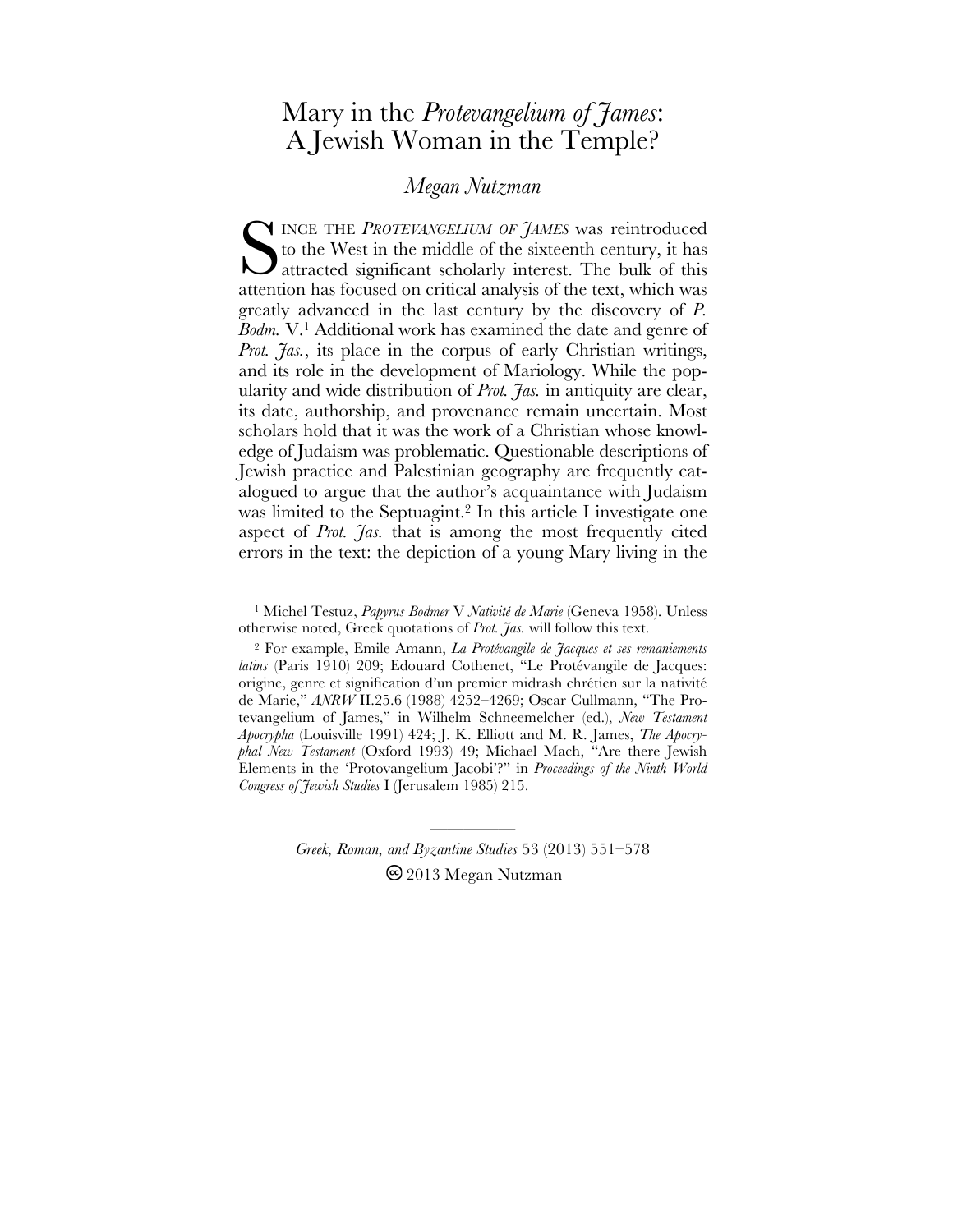temple of Jerusalem. Through a careful reexamination of Mary's time in the temple, I will challenge this conventional hypothesis and argue that the author structures his narrative to evoke three groups of Jewish women who were given special privileges in the temple cult. Rather than betraying an ignorance of Judaism, Mary's relationship to the temple artfully weaves together the unique position in the Jerusalem temple allotted to accused adulteresses, to girls who wove the temple curtains, and to female Nazirites.

The position held by young girls in the temple is somewhat difficult to evaluate, as our knowledge of female participation in Jewish rituals is frustratingly sparse. In the Hebrew Bible we read of women who brought offerings (1 Sam 1:24–5), who danced (Jgs 21:19–23, 1 Sam 18:6–7), who played instruments (Ps 68:26), and who took part in Ezra's reading of the Torah (Neh 8:2–3, 10:1–30). We also have ambiguous references to women who assembled or who served at the tabernacle in Ex 38:8 and 1 Sam 2:22. However, the Masoretic text of 1 Sam 2:22 indicates that such women had a distinctly negative reputation, as evidenced by their illicit relationships with the sons of Eli. In light of their questionable repute in the Masoretic text, it is noteworthy that the evaluation of these women underwent rehabilitation in later tradition, even attributing to them the disciplines of prayer and fasting:

He made the laver of bronze and its base of bronze from the mirrors of bronze of the chaste women, who, when they came to pray at the entrance of the tent of meeting, stood beside their offering of elevation, praising God and giving thanks. Then, when they were purified from the uncleanness of their blood, they returned to their husbands and bore righteous children. (*Tg. Ps.-J.*, Ex 38:8)3

<sup>3</sup> Transl. from Martin McNamara et al. (eds.), *The Aramaic Bible* II *Targum Neofiti 1 and Pseudo-Jonathan: Exodus* (Collegeville 1994). See also these passages in *Targum Onqelos* and *Targum Neofiti*.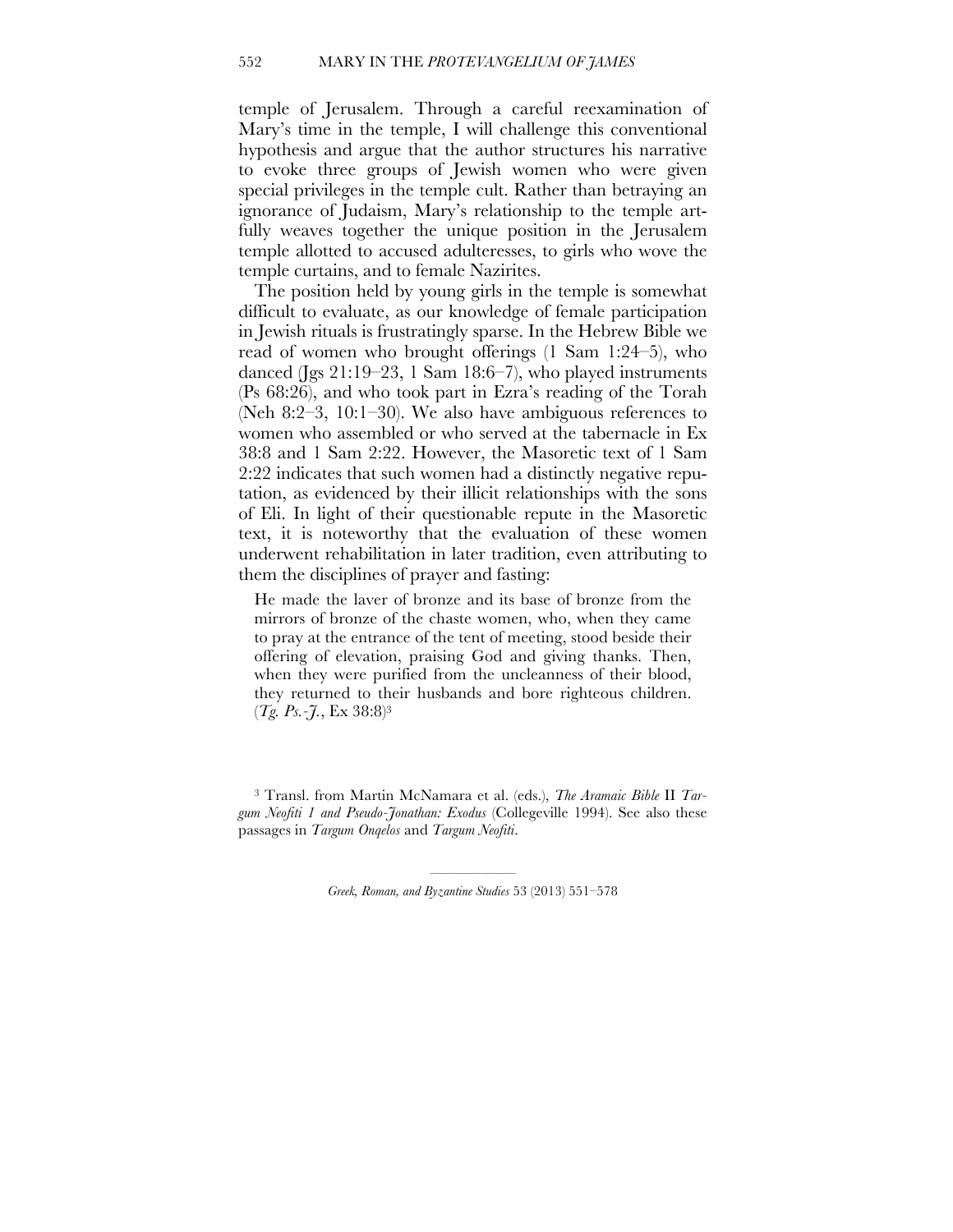This one made the bronze washbasin and its bronze base from the mirrors of the women who fasted, who fasted by the doors of the tent of witness, in the day he pitched it. (LXX Ex 38:26)4

These later traditions in the targums and the Septuagint suggest that during the Second Temple period there was a group of pious women associated with the temple, whose reputation for chastity was read back onto the women described in the Masoretic text of Ex 38 and 1 Sam 2.<sup>5</sup> As to the post-biblical literature, Susan Grossman emphasized that the rabbis of the late second century believed women had an active role in the life of the temple through their participation in festivals and regular sacrifices.6 One manifestation of female presence at the temple is the existence of the 'women's court', mentioned for the first time in the reconstruction of the Second Temple under King Herod.7 This court, as well as the massive porticoes lining the perimeter of the temple platform, provided ample space for women congregating at the temple, both during the festivals and in the daily rhythm of the temple cult.

The participation of ordinary women in the temple cult is assumed in both the Hebrew Bible and the Tannaitic material, but there are few details about the nature of their involvement. In contrast to this silence regarding the typical experience of women in the temple, we have considerable evidence regarding several exceptional categories of women. Remarkably, the atypical women singled out in the ancient sources as having special roles in the temple cult correspond exactly to three groups of women that the author of *Prot. Jas.* 

4 Transl. from Albert Pietersma and Benjamin G. Wright, *A New English Translation of the Septuagint* (New York 2007).

<sup>5</sup> See also the LXX of 1 Kgdms 2:22, which omits the reference to these women's illicit relationships with the sons of Eli.

<sup>6</sup> Susan Grossman, "Women and the Jerusalem Temple," in Susan Grossman and Rivka Haut (eds.), *Daughters of the King: Women and the Synagogue: A Survey of History, Halakhah, and Contemporary Realities* (Philadelphia 1992) 20–21.

7 Jos. *BJ* 5.199; *m. Sukkah* 5:4.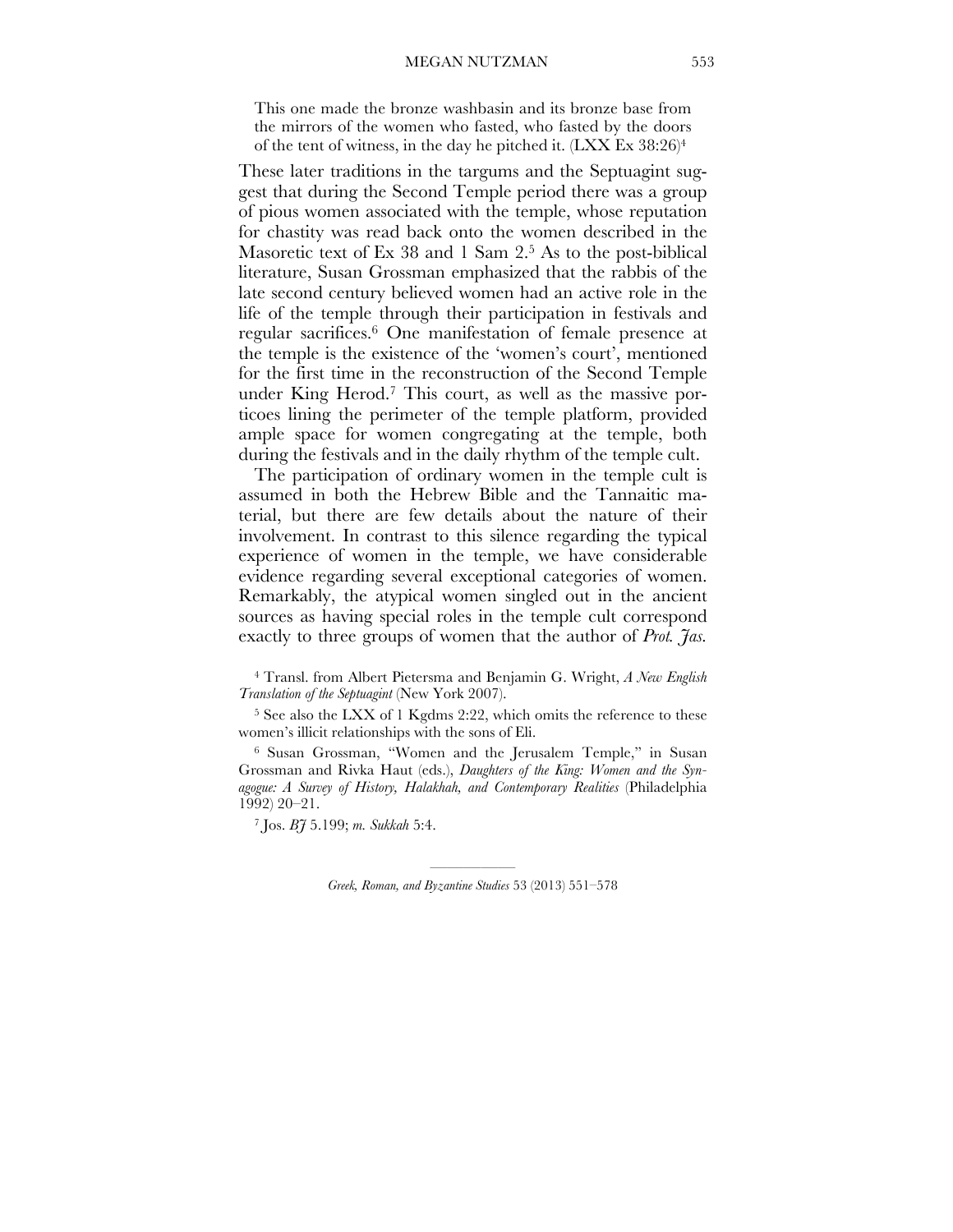uses to structure his narrative of Mary's life in the temple: accused adulteresses, virgins who made the temple curtains, and female Nazirites. By integrating these groups into his framework for Mary's life in the temple, the author betrays a familiarity with Jewish customs that has been overlooked.<sup>8</sup>

<sup>8</sup> I argue that Mary's relationship to the temple can largely be understood in light of these three groups of Jewish women. Nevertheless, two peculiar aspects of her time in the temple do not fit into these models and deserve special notice. The first is the idea that Mary was placed on the steps of the altar (*Prot. Jas.* 7.3), which the priests alone used to offer sacrifices. Harm Smid suggested that this detail was influenced by descriptions of the altar's steps in the Hebrew Bible or by the steps that ascended from the women's court to the court of the Israelites (*Protevangelium Jacobi: A Commentary* [Assen 1965] 61; Ex 20:26, Ezek 43:13–17, Jos. *BJ* 5.195, *m. Sukkah*  5:4). Lily Vuong argues that *Prot. Jas.* portrays Mary as a sacrificial substitute, which could explain her placement on the steps of the altar (*Accessing the Virgin: Gender and Purity in the 'Protevangelium of James'* [diss. McMaster 2010] 130; for more on Vuong's argument see n.14 below). However, the altar was also associated with widows in some early Christian literature (e.g. Polyc. *Ep.* 4.3; Meth. *Symp.* 5.6, 8; Tert. *Ad ux.* 1.7.4). As one of the earliest expressions of Christian asceticism, widows likely provided a Christian frame of reference for Mary's chaste life in the temple. The idea that prayer had become the legitimate substitute for sacrifice fostered the connection between widows and the altar, since widows were particularly expected to pray (e.g. 1 Tim 5:5; see discussion in Carolyn Osiek, "Widow as Altar: The Rise and Fall of a Symbol," *Second Century* 3 [1983] 159–169). The placement of Mary on the steps of the altar could recall this relationship between ascetic women and the altar in early Christian literature. A second aspect of Mary's time in the temple that does not correspond to the three groups of Jewish women is the indication that she lived in the Holy of Holies, which could only be entered by the high priest on the Day of Atonement. While this anomaly finds no justification in Jewish literature of the period, it should be noted that Mary's presence in the Holy of Holies is not found in her arrival at the temple, her life within its precincts, or her removal to Joseph's home. Rather, it was only in retrospect, during Mary's questioning at the hands of Joseph and the high priest, that the author claimed that she lived in the Holy of Holies. The two passages that mention the Holy of Holies are remarkably similar, including the phrase "you who were brought up in the Holy of Holies and received food from the hand of an angel" (13.2 and 15.3; cf. 19.1 in the tenth-century MS. *Paris.gr.* 1454). I suggest that the nearly verbatim repetition of the Holy of Holies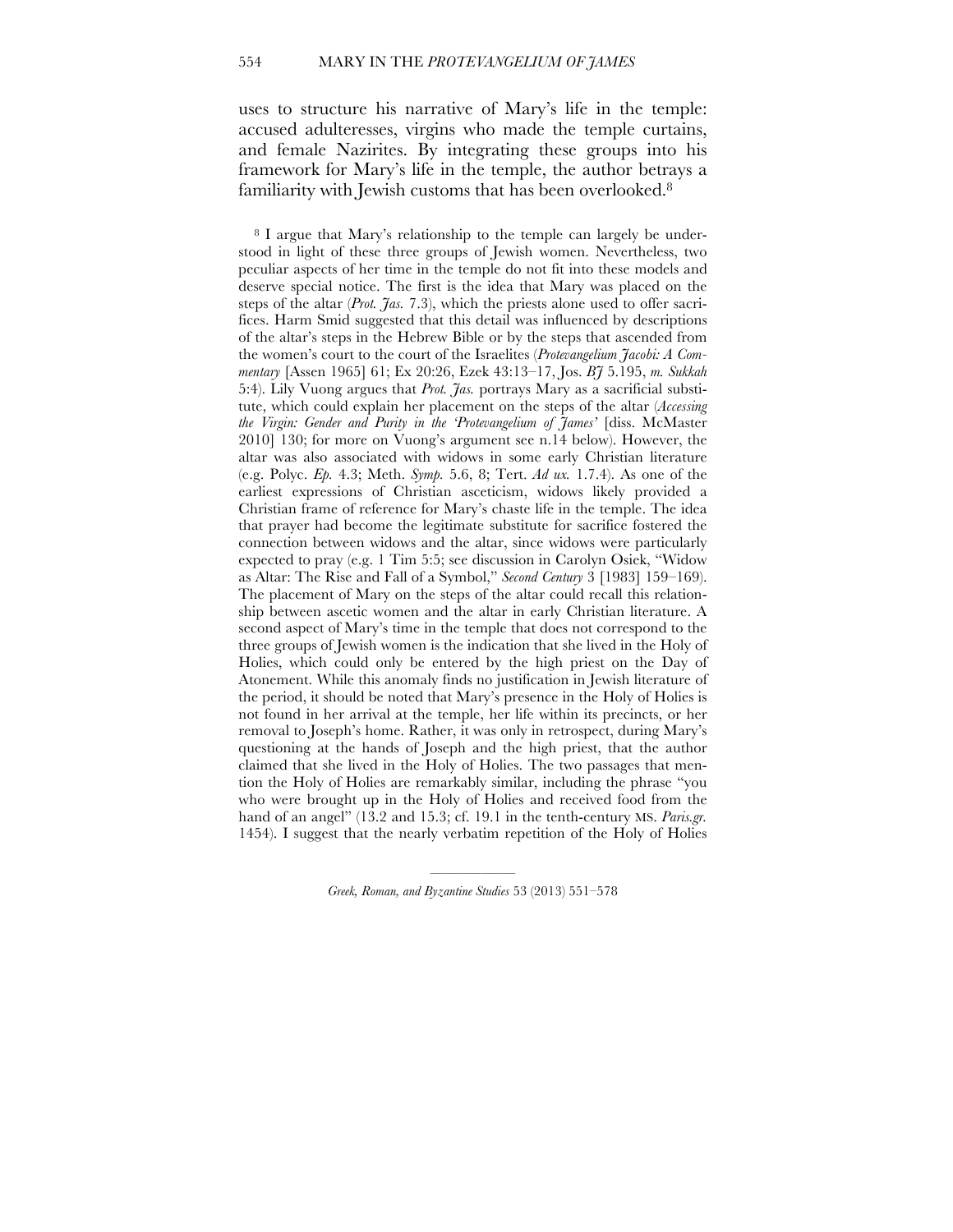The standard for interpreting Mary's time in the temple was set by Emile Amann in the first part of the twentieth century, when he characterized *Prot. Jas.*'s portrayal of Mary as one of naïve ignorance, reflecting later developments in Christian monasticism rather than real conditions of Jewish life. 9 Since that time, few have challenged this, and the portrayal of Mary as a temple virgin has elicited little serious discussion. 10 While there is no doubt that the author of *Prot. Jas.* used themes that carried special significance for his Christian audience, which Amann rightly highlighted, this does not preclude the author's simultaneous use of Jewish motifs. 11 My argument advances

<sup>9</sup> Amann, *La Protévangile* 209.

 $\mathcal{L}_\mathcal{L}$ 

<sup>10</sup> Opinions similar to Amann's are found among more recent scholars. John Meier characterized *Prot. Jas.* as a "hilarious mishmash" and a "wildly imaginative folk narrative that is outrageously inaccurate about things Jewish," and Raymond Brown portrayed it as "highly legendary" and "clearly unhistorical on many points": John P. Meier, *A Marginal Jew: Rethinking the Historical Jesus* I (New York 1991) 115, 324; Raymond Edward Brown, *The Birth of the Messiah: A Commentary on the Infancy Narratives in the Gospel of Matthew and Luke*2 (New York 1997) 33, 288. Further examples can be found in John L. Allen, "The 'Protevangelium of James' as an 'Historia': The Insufficiency of the 'Infancy Gospel' Category," *Society of Biblical Literature Seminar Papers* 30 (1991) 510.

11 Considerable work has been done on the relationship between the Christian and Jewish communities in the first centuries C.E. and on the degree to which the borders between these groups were fluid. This im-

phrase points to the use of a formulaic source in these passages, such as found in a hymn or a creed. The inconsistent textual witness in 19.1 and the silence of the rest of the narrative about the Holy of Holies may indicate that the phrase was the product of a later interpolation. Marian hymnography is perhaps the most likely source for this phrase. Byzantine hymnographers related Jesus dwelling in Mary's womb to her residence in the Holy of Holies: just as she once lived in God's house, Mary herself later became the abode of God. For example, Ephraim the Syrian names Mary the "Holy of Holies for you [ Jesus] the High Priest" in hymn 17 on the Nativity, and stanza 23 of the Akathist hymn calls her "greater than the Holy of Holies." For ways in which some of this hymnography developed see Sebastian P. Brock, "Mary in Syriac Tradition," *Sourozh* 19 (1985) 11– 23.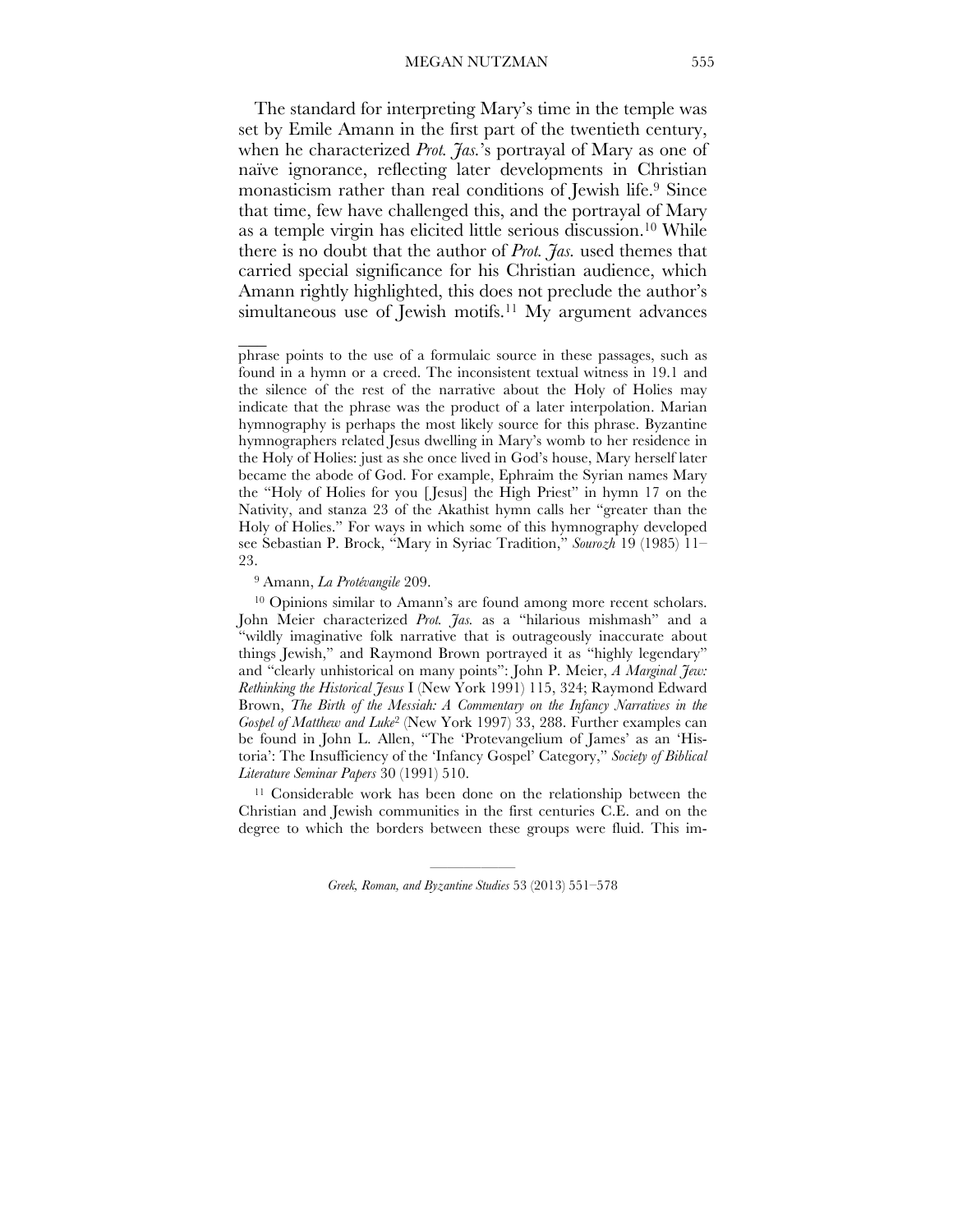## 556 MARY IN THE *PROTEVANGELIUM OF JAMES*

 $\overline{\phantom{a}}$ 

the work done by three scholars who have offered fresh perspectives on the knowledge of Judaism demonstrated by the author of *Prot. Jas.* Malcolm Lowe analyzed the term Ἰουδαῖος in literature from 200 B.C.E. to 200 C.E. and determined that its primary meaning varied according to the geographic origin of each author. His evaluation of Ἰουδαῖος in *Prot. Jas.* placed it firmly within the category of texts originating in Palestine and led to his conclusion that the author was most likely a Palestinian Jew. <sup>12</sup> Timothy Horner maintained that Mary's

<sup>12</sup> Among Palestinian writers, Ἰουδαΐος described a native of the region around Jerusalem, just as 'Galilean' described one from the northern part of the country. When speaking of their entire land or people, a Palestinian Jew would refer to Ἰσραήλ or the land of Ἰσραήλ. Authors from outside Palestine followed the Roman imperial usage, which designated the

portant question is largely outside the scope of the present article, but a brief word about definitions is in order. For the purposes of this article, 'Jewish' designates an adherence to the ritual code of the Torah, and 'Christian' reflects a belief that Jesus was the messiah. These labels obscure a great deal of diversity that existed in the first centuries C.E. and the fact that the categories themselves were not mutually exclusive. I suggest that the author of *Prot. Jas.,* while demonstrably Christian in his presentation of Jesus, was also familiar with interpretations of the Torah circulating among his Jewish contemporaries. However, my argument allows for the possibility either that he identified with both Christianity and Judaism or that his knowledge simply came from contacts with Jewish communities. Regardless of whether the author of *Prot. Jas.* followed the ritual code of the Torah himself, it is clear that he was familiar with it and with the development of these rituals in the later rabbinic imagination. He used the bitter water ordeal, the virgin weavers, and the Nazirite vow to advance the Christian message of Jesus as the messiah in a way that resonated with a Jewish audience. A similar approach to the definitions of Judaism and Christianity as they relate to *Prot. Jas.* can be found in Timothy J. Horner, "Jewish Aspects of the *Protoevangelium of James*," *JECS* 12 (2004) 314–315, who ultimately advances "Christian Judaism" as the author's background (333–334). For an overview of recent scholarship on the categories of 'Jewish' and 'Christian', and particularly on the ambiguous label 'Jewish-Christian', see Daniel Boyarin, "Rethinking Jewish Christianity: An Argument for Dismantling a Dubious Category," *JQR* 99 (2009) 7–36; Steve Mason, "Jews, Judaeans, Judaizing, Judaism: Problems of Categorization in Ancient History," *JSJ* 38 (2007) 457–519.

<sup>—————</sup> *Greek, Roman, and Byzantine Studies* 53 (2013) 551–578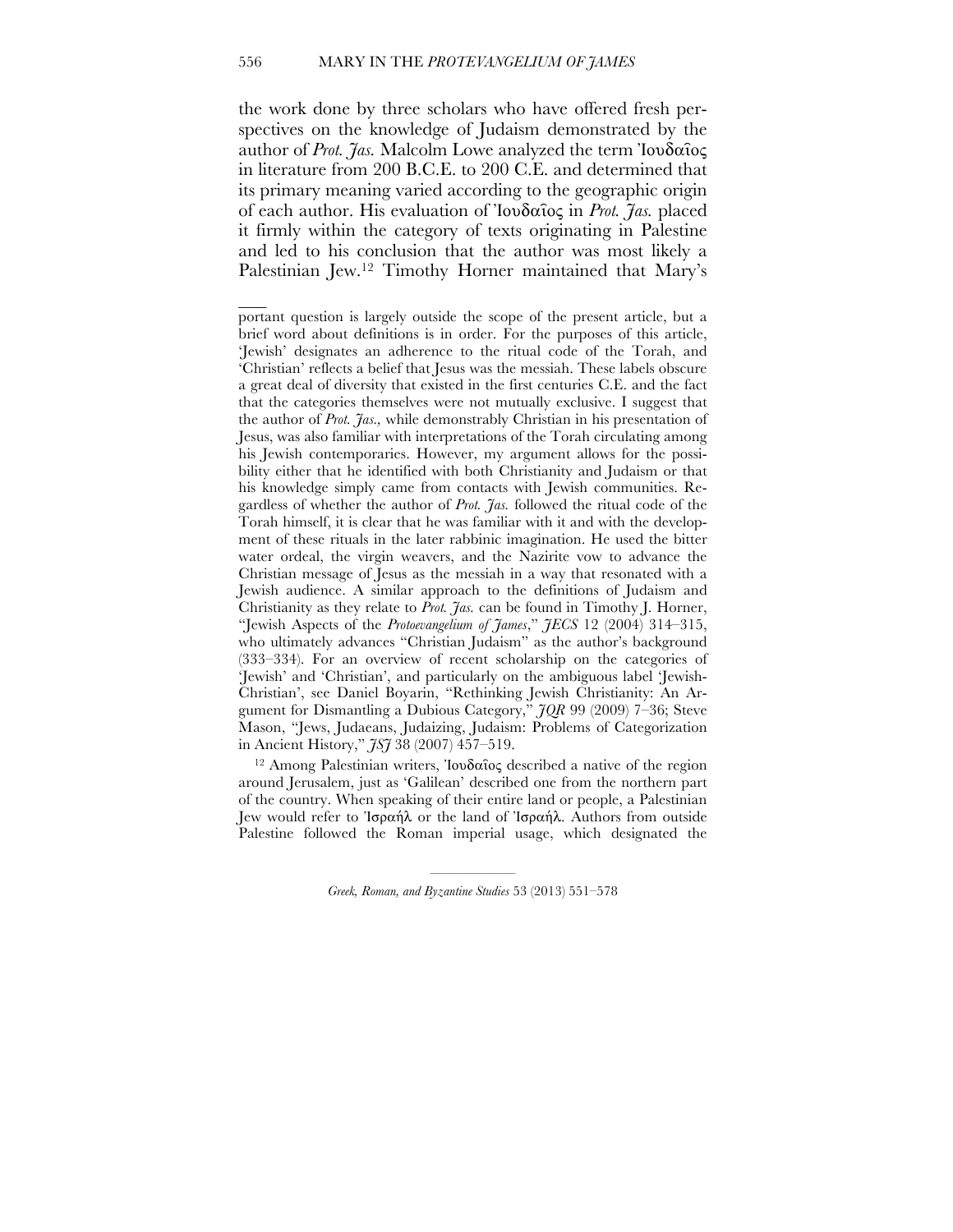dedication to the temple and her removal from it marked her transition from infancy to childhood to maturity. He argued that the author of *Prot. Jas.* carefully aligned these events to the stages in the life of a Jewish girl and concluded that *Prot. Jas.* was the product of a Christian community with close ties to Judaism. <sup>13</sup> Finally, Lily Vuong examined the themes of ritual, menstrual, and sexual purity in *Prot. Jas*. and argued that they reflect the influence of Jewish purity laws. According to Vuong, these purity concerns and the portrayal of Mary as simultaneously virgin and mother reflect a debate about asceticism among the Christians of Syria, a community where the ritual laws of the Hebrew Bible remained important and

 $\mathcal{L}_\mathcal{L}$ 

Levantine coast as the province of Judea and used Ἰουδαῖος to indicate any inhabitant of Palestine. In time, this Roman use of Ἰουδαῖος ceased to be strictly geographical. Outsiders applied it as a religious appellation to all Jews, both those in Palestine and those in the Diaspora. See discussion in Malcolm Lowe, "Ἰουδαῖοι of the Apocrypha: A Fresh Approach to the Gospels of James, Pseudo-Thomas, Peter and Nicodemus," *NT* 23 (1981) 56–57, 70, and "Who were the Ἰουδαῖοι?" *NT* 18 (1976) 101–131.

<sup>13</sup> According to *Prot. Jas.*, Mary's parents consider bringing her to the temple when she is two years old, but decide to postpone for a year. This deliberation indicates that the timing of Mary's entrance into the temple after her third birthday was not accidental, but by design. On the day following her third birthday, a Jewish girl was considered capable of sexual relations (*m. Nid*. 5:4); girls less than three years old were not deemed sexually mature and were presumed to be virgins. The rabbis of the Mishnah further treated all girls three years of age and older as if they had been sexually violated, unless the girl had been continuously under the care of Jewish parents (*m. Ketub.* 1:2–4). Horner argued that by postponing Mary's entrance into the temple until after her third birthday, the author of *Prot. Jas.* emphasized her Jewish lineage. If only virgins were permitted to dwell in the temple, as *Prot. Jas.* assumes, then any girl under the age of three could have been accepted; after this turning point, only a Jewish girl would have been allowed to enter as a virgin. See discussion in Horner, *JECS* 12 (2004) 321–328, 332. For a critique of Horner's conclusions see Jennifer A. Glancy, *Corporal Knowledge: Early Christian Bodies* (New York 2010) 109–110. Among Glancy's concerns is the focus of this article, the depiction of Mary in the temple. For further discussion of Glancy's argument, see nn.37–38 below.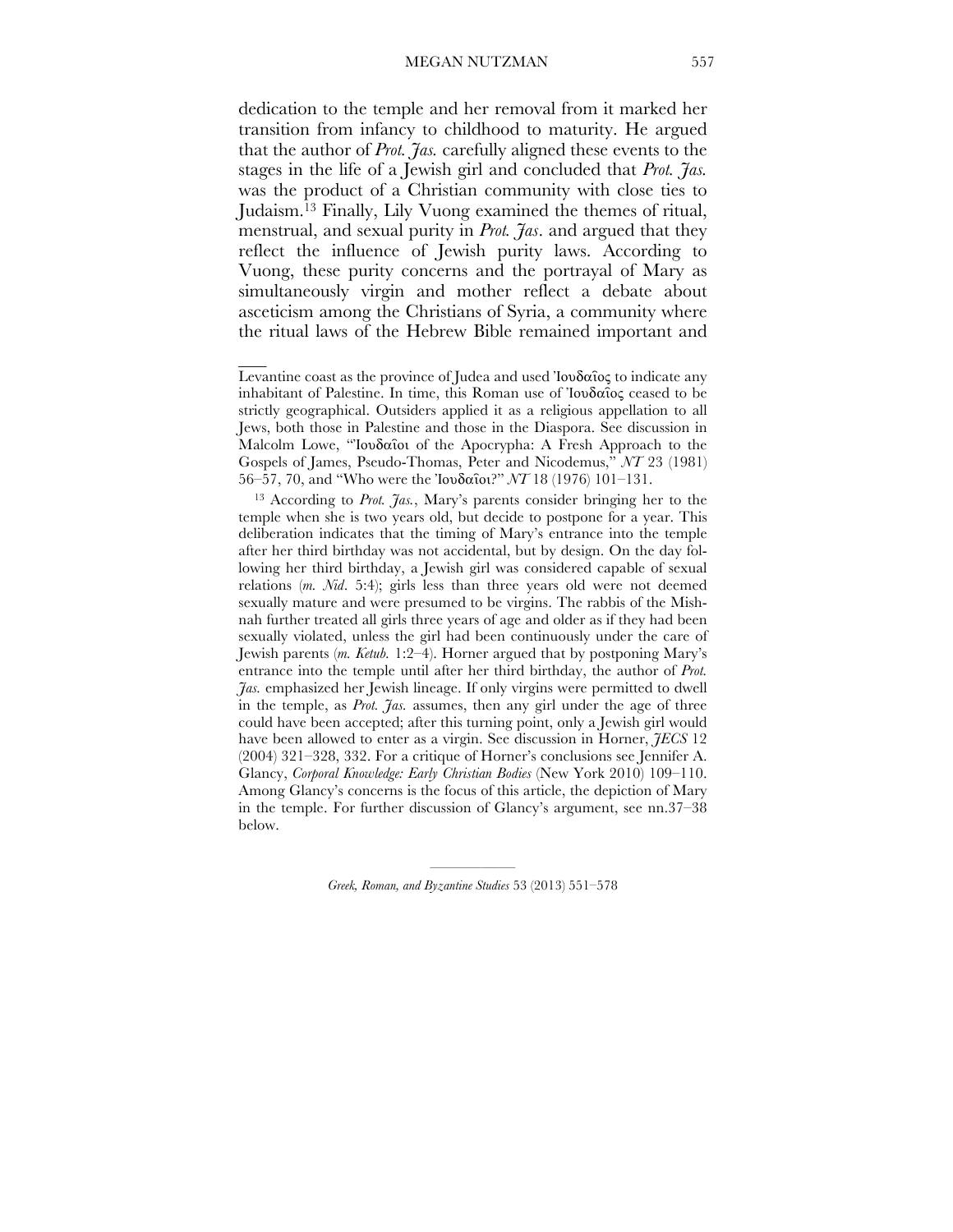where close relations with local Jews prevailed.<sup>14</sup> While focusing on different aspects of *Prot. Jas.*, Lowe, Horner, and Vuong uniformly challenge the standard scholarly opinion regarding its authorship*.* I likewise suggest that the author of *Prot. Jas*. was a Christian who was familiar with contemporary Judaism and that he used Jewish motifs to affirm Mary's purity.

The need for a defense of Mary that was sensitive to Jewish concerns is evident from Celsus' *On True Doctrine.* Scholars often mention Celsus when considering the date of *Prot. Jas.*, but these analyses frequently overlook a crucial point. Such treatments note that both Celsus and the author of *Prot. Jas.*  grappled with the difficult concept of the virgin birth and interpret the emphasis on Mary's purity in *Prot. Jas.* as a defense against the objections raised by Celsus. 15 However, this con-

15 For example, Pieter van Stempvoort recognized that Celsus reported Jewish criticism, but later insisted that *Prot. Jas.* was a direct response to Celsus: "The Protevangelium Jacobi, the Sources of its Theme and Style and their Bearing on its Date," in *Studia evangelica* III (Berlin 1964) 413– 415, 425; cf. Ronald F. Hock, *The Infancy Gospels of James and Thomas* (Santa Rosa 1996) 11–12. For additional discussions on the date of *Prot. Jas.* see

<sup>14</sup> In the first part of *Prot. Jas.*, Mary lives in a state of extreme ritual purity, which according to Vuong likens Mary to a sacrifice destined for the altar. The concern in *Prot. Jas.* 8.4 that Mary will pollute the temple through menstrual impurity, a subset of ritual impurity, is a turning point in the narrative. The overarching purity concern in the remainder of the text is sexual purity, which relates to Mary's identity as both virgin and mother. Mary is no longer portrayed as a suitable substitute for a ritually pure sacrifice; rather, she now replaces the temple itself in her role as the dwelling of the incarnate God (Vuong, *Accessing the Virgin* 252–253, 271). The earliest Marian feast in Jerusalem celebrated her as mother or birthgiver and coincided with the Jewish commemoration of the temple's destruction. It is tempting to see a Christian theology of Mary replacing the Jerusalem temple as the reason for selecting this date (August 15/Av 9). I suggested above (n.8) that a similar idea informs the placement of Mary in the Holy of Holies in *Prot. Jas.* 13.2 and 15.3. For more on this Marian feast in Jerusalem see Hagith Sivan, "Contesting Calendars: The 9th of Av and the Feast of the Theotokos," in Béatrice Caseau et al. (eds.), *Pèlerinages et lieux saints dans l'antiquité et le moyen âge: mélanges offerts à Pierre Maraval* (Paris 2006) 444–445.

<sup>—————</sup> *Greek, Roman, and Byzantine Studies* 53 (2013) 551–578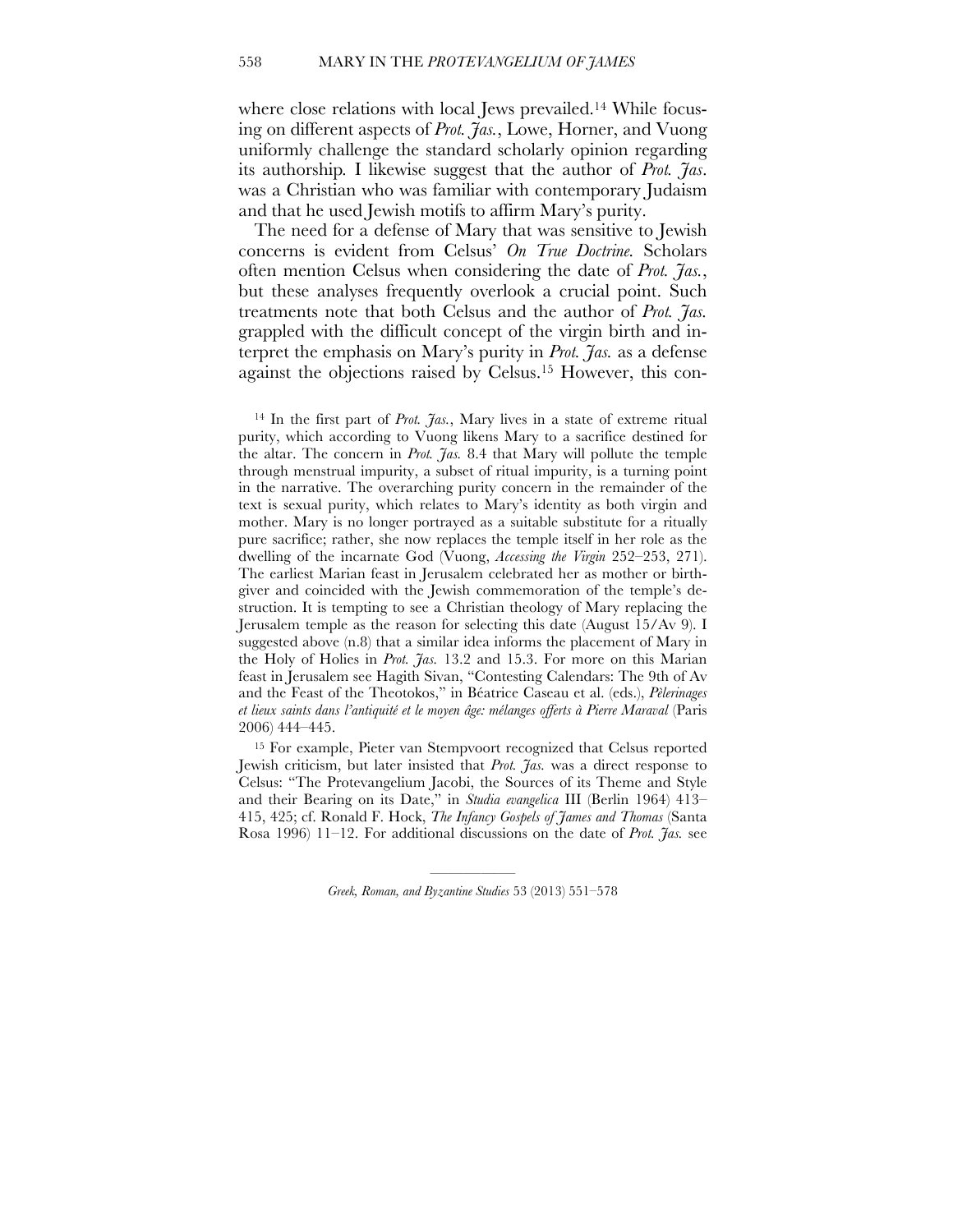clusion obscures the fact that Celsus' disparagement of Mary did not originate with him, but rather with Jews (see Origen *C. Cels.* 1.28, 32). <sup>16</sup> Neglecting this detail reinforces the centuryold assumption that the author of *Prot. Jas.* did not engage his Jewish contemporaries. In contrast, I propose that he was aware of the same Jewish critiques of Mary to which Celsus referred, and that he countered them by using Jewish models for Mary's time in the temple. By constructing the temple curtains, Mary was recognized as a virgin even after she moved into Joseph's home; by facing the bitter water ordeal, she was cleared of the charge of adultery; and by following in the footsteps of Samuel, she was portrayed as a life-long Nazirite dedicated to God.

#### *Bitter water ordeal*

 $\overline{\phantom{a}}$ 

In *Prot. Jas.* 16, the author aligns Mary with a group of women known from both the Hebrew Bible and later Jewish sources: accused adulteresses. While many scholars have noted the inclusion of this tradition in *Prot. Jas.* they have discounted its significance for understanding Mary's time in the temple. 17 The earliest evidence for the bitter water ordeal as a method

16 Several passages from rabbinic literature may reflect Jewish criticism of Mary, the most detailed of which is *b. Shab.* 104b (as found in uncensored manuscripts). Despite the chronological gap between Celsus and the Babylonian Talmud, Peter Schäfer argues that they share a common source and reflect a genuine Jewish response to early Christians: *Jesus in the Talmud* (Princeton 2007) 15–24.

<sup>17</sup> For example Mach, in *Proceedings* 217; Smid, *Protevangelium Jacobi* 111– 116.

José Antonia de Aldama, "El Protevangelio de Santiago y sus problemas," *Ephemerides mariologicae* 12 (1962) 125–129; Raymond Edward Brown et al. (eds.), *Mary in the New Testament: A Collaborative Assessment by Protestant and Roman Catholic Scholars* (Philadelphia 1978) 248; Smid, *Protevangelium Jacobi* 22–24; Emile de Strycker, *La forme la plus ancienne du Protévangile de Jacques* (Brussels 1961) 412–418, and "Le Protévangile de Jacques: Problèmes critiques et exégétiques," in *Studia evangelica* III 339–359; George T. Zervos, "Dating the Protevangelium of James: The Justin Martyr Connection," *Society of Biblical Literature Seminar Papers* 33 (1994) 419–434.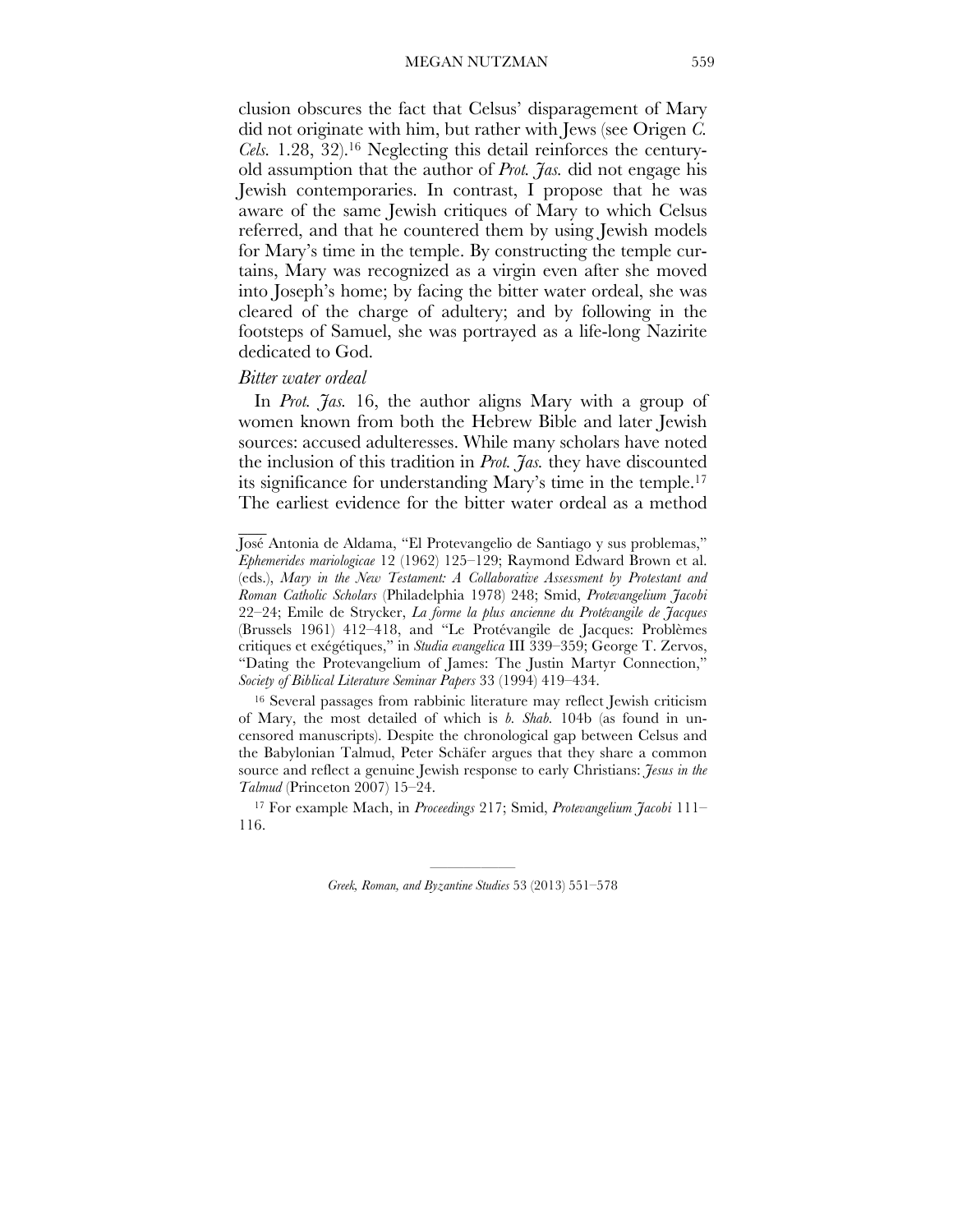## 560 MARY IN THE *PROTEVANGELIUM OF JAMES*

for judging accused adulteresses can be found in the Pentateuch, which permits any man to submit his wife to the process "if a spirit of jealousy comes on him" (Num 5:14). 18 According to the Torah, the accused woman and her husband go to the temple, bringing with them a grain offering for jealousy and repentance. Upon their arrival, the priest prepares for the ordeal by mixing holy water with dust from the floor of the sanctuary. He then places the grain offering in the wife's hands, dishevels her hair, and administers an oath (Num 5:19–22). 19 The process concludes with a curse that would expose an adulteress if her oath was false; the priest writes down this curse and washes it into the bitter water, and the truth of the woman's fidelity is discovered after she drinks it. If a miscarriage ensues, the woman is revealed as an adulteress; if she suffers no ill effects, she is absolved of the accusation and judged innocent. It was assumed that a vindicated wife would be able to conceive children, even if she had previously been barren (Num 5:28).

Among later Jewish sources, Josephus (*AJ* 3.270–273) and Philo (*Spec.* 3.52–63) each give brief accounts of the ritual, and it is treated extensively in *Sotah*, the tractate of the Mishnah devoted to these procedures. Disagreements between these texts suggest that the Hebrew Bible traditions about the drink test did not remain static, and that they had undergone significant change by the time that *Prot. Jas.* was composed. Whereas the mishnaic procedures expose the accused woman

19 Brian Britt points to several similarities between the suspected adulteress in Num 5 and the Nazirite in Num 6, including the role of individual choice, sacrifice, hair, and drinking: "Male Jealousy and the Suspected Sotah: Toward a Counter-Reading of Numbers 5:11–31," *The Bible and Critical Theory* 3 no. 1 (2007) 5.1–5.19. I will argue below for another connection between suspected adulteresses and Nazirites, namely the privilege that women in both categories were allotted in the temple.

<sup>18</sup> For a recent assessment of the translation of המרים מי as 'bitter waters' see Eve Levavi Feinstein, "The 'Bitter Waters' of Numbers 5:11– 31," *VT* 62 (2012) 300–306.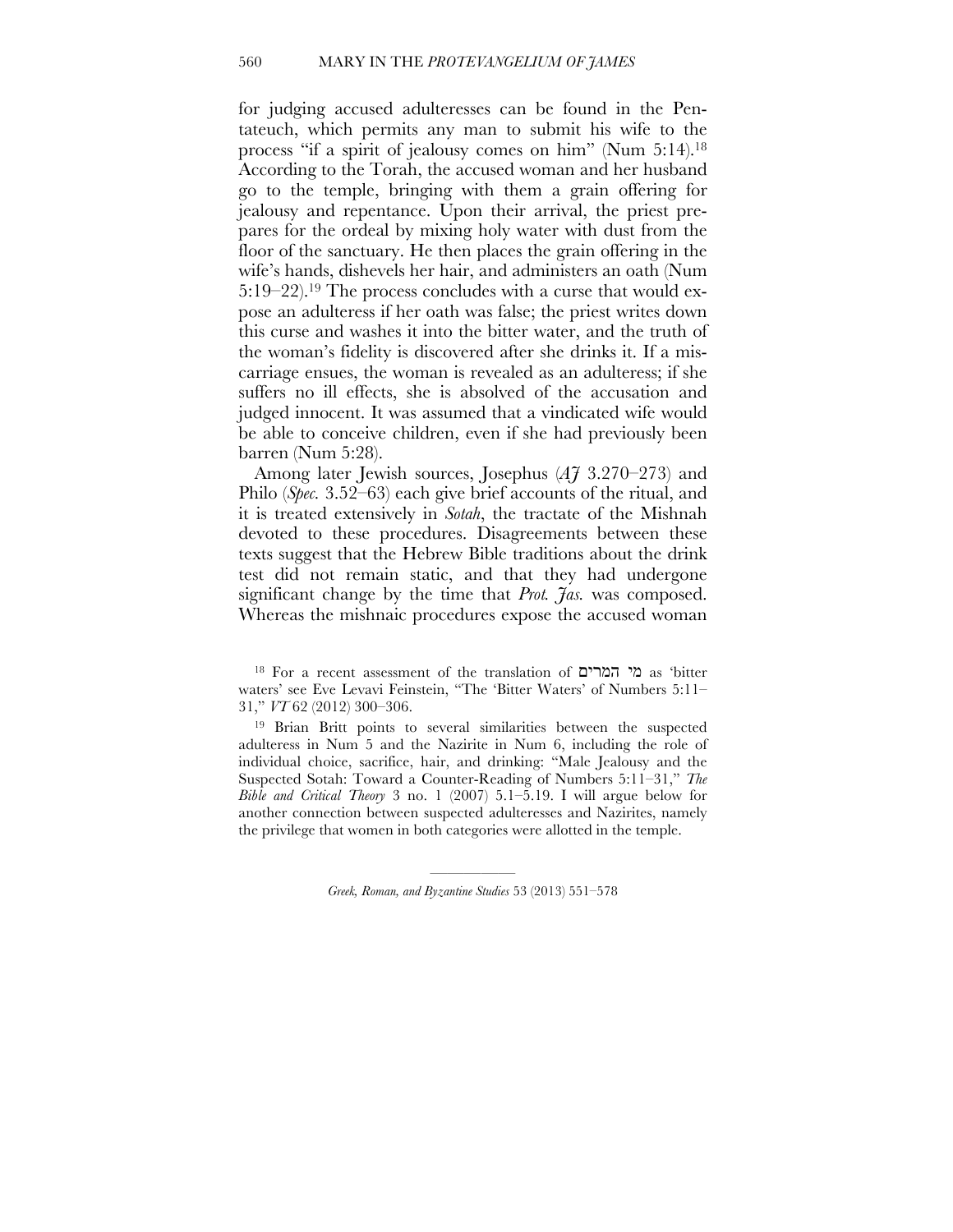to greater shame in their application, they also allow for more compassion by preventing a man from subjecting his wife to the procedure on a whim. 20 In Num 5:11, a husband can initiate the proceedings based only on jealous feelings, but the Mishnah requires him to perform a two-step sequence: he must first warn his wife to stay away from a particular man and then must prove that the wife disobeyed him (*m. Sotah* 1:1). <sup>21</sup> The outcome of the ritual is also more dramatic in the Mishnah, which expected that a woman guilty of adultery would die after drinking the water (*m. Sotah* 3:4), while the Hebrew Bible indicates that the unfaithful wife would only be revealed by a miscarriage (Num 5:27).

In light of these differences between the book of Numbers and later sources, the narrative in *Prot. Jas.* 16 can be used to evaluate the common opinion that the author had little knowledge of Judaism beyond the Septuagint. The account of the bitter water ordeal in *Prot. Jas.* 16 is brief: upon learning of Mary's pregnancy, the high priest announces his intention to administer "the water of the conviction by the Lord" (τὸ ὕδωρ τῆς ἐλέγξεως κυρίου) to Mary and Joseph. Joseph drinks the water and goes into the wilderness, but returns unharmed. Likewise, the high priest gives the water to Mary and sends her away, but again nothing happens (16.1–2). 22 Missing in *Prot. Jas.* is any mention of the husband's jealousy, the grain

21 See discussion in Bonna Devora Haberman, "The Suspected Adulteress: A Study of Textual Embodiment," *Prooftexts* 20 (2000) 22–23.

22 There is no evidence in Num 5 that an accused adulteress is sent out of the temple while waiting for the effects of the bitter water to occur, as happens in both *Prot. Jas.* and Philo *Spec.* 3.62. The Mishnah also indicates that the woman is removed from the temple, but this seems to be the case only when the bitter water has identified her guilt; she is to be taken out of the temple before her death can pollute it (*m. Sotah* 3:4).

<sup>20</sup> No longer is the accused wife's hair merely disheveled, as it was in Num 5. According to *m. Sotah* 1.5–6, she may be stripped partially naked, with her clothes torn, her jewelry removed, and a rope tied around her body. The Mishnah further invites bystanders to witness her humiliation.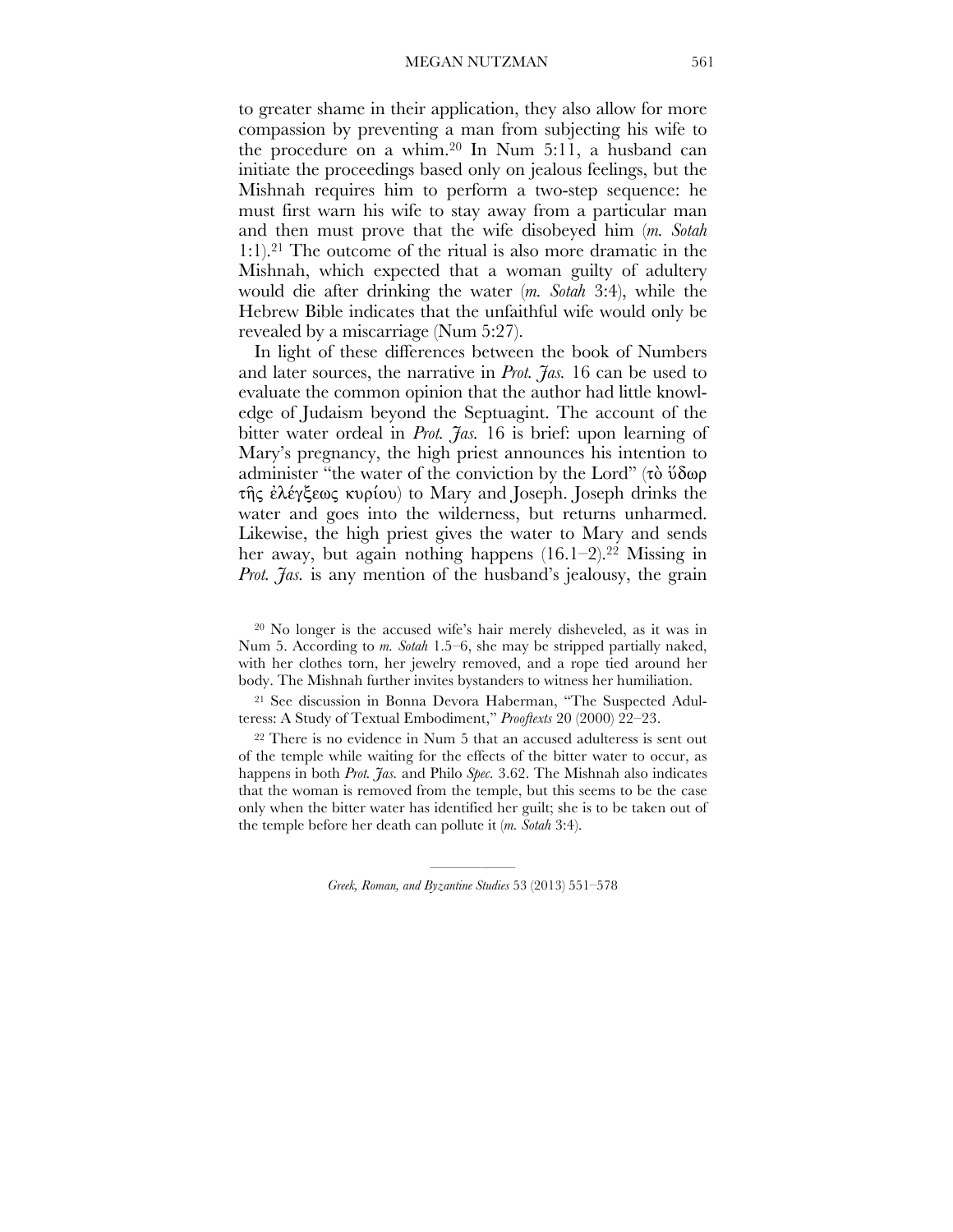offering, or the oath, features that are common to both Num 5 and the three later accounts.

Despite these absences, *Prot. Jas.* includes a unique detail that can shed light on its author's background: it alone indicates that a man drank the bitter water in addition to the woman. This feature is often used to demonstrate the author's ignorance of Judaism—an innovation to strengthen his defense of Mary's purity. However, Timothy Horner argued for another explanation of Joseph's unexpected inclusion in the ritual. The mishnaic tradition indicates that the effects of the bitter water ordeal would be felt not only by the woman, but also by the man with whom she had committed adultery (*m. Sotah* 5:1). 23 The administration of the drink test to Joseph identifies him not as the jealous husband, but as the suspected, illegitimate father of Mary's child. Indeed, this is clear in the text of *Prot. Jas.*, as the characteristics assigned to the husband both in the Hebrew Bible and in later sources—jealousy and the formal accusation of adultery—are absent in *Prot. Jas.*'s description of Joseph. Rather than expressing jealousy, Joseph demonstrates shame and concern for Mary's fate if the pregnancy becomes known (13–14). The role of accuser falls not to Joseph, but to the scribe Annas, who reports his discovery to the High Priest (15.2). The very presence of Joseph as Mary's suspected consort aligns the drink test in *Prot. Jas.* more closely to the account in the Mishnah than to the one in the Pentateuch. The Septuagint is explicit that the test is administered to the accused adulteress only when her actions and partner are unknown (Num 5:13, λάθῃ ἐξ ὀφθαλµῶν τοῦ ἀνδρὸς αὐτῆς καὶ κρύψῃ). In contrast, the Mishnah requires the jealous husband to identify a particular man as his wife's suspected partner (*m. Sotah* 1:1), who would also experience the

<sup>23</sup> Horner, *JECS* 12 (2004) 329, also noted that the goal of the drink test in *Prot. Jas.* could not be to reveal a secret pregnancy, as in Num 5:27, since Mary was already six months pregnant. Rather, it sought to reveal the truth about the relationship between Mary and Joseph, which Horner suggested was more in tune with the purpose of the ordeal in the Mishnah.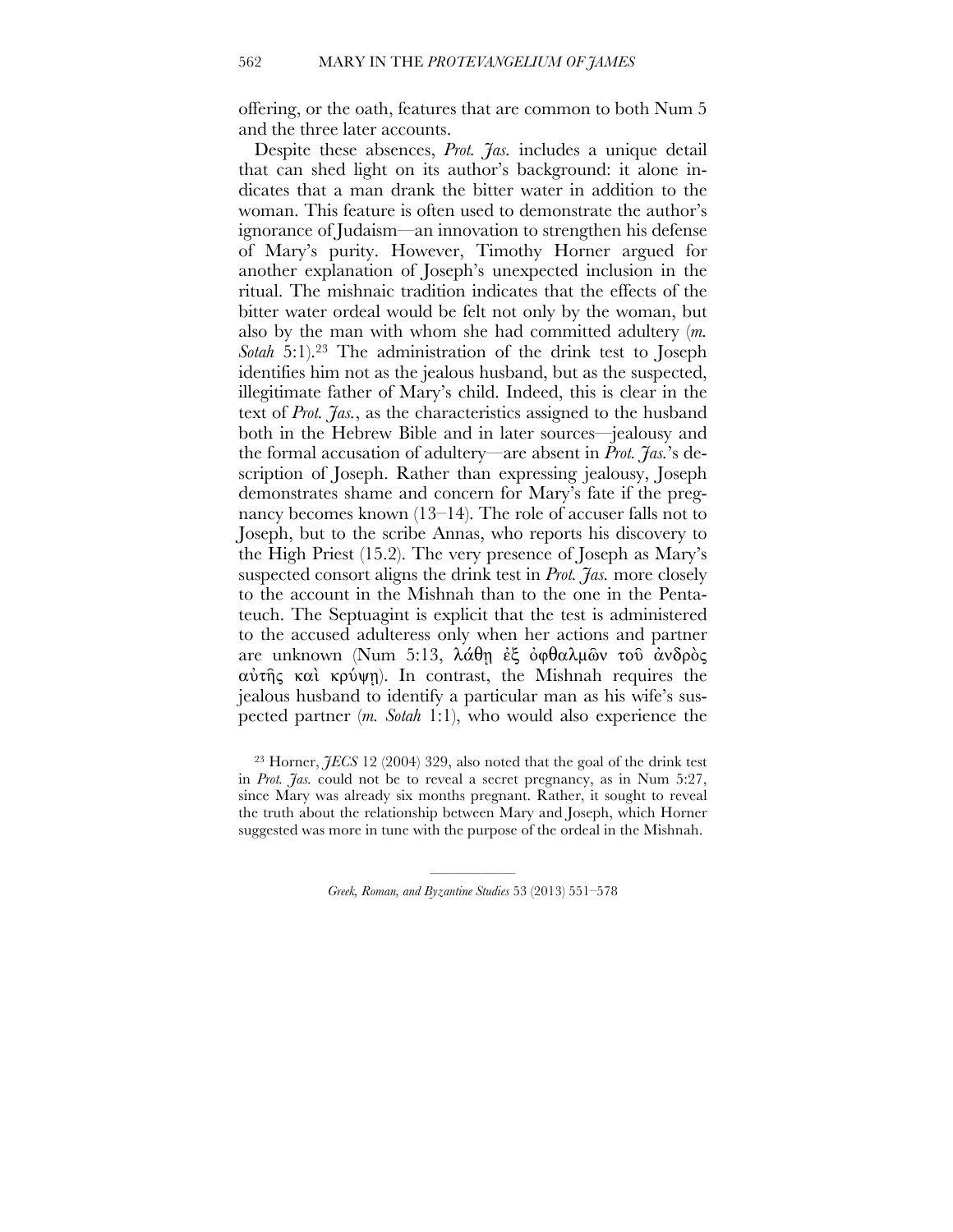negative results of the bitter water ordeal (5:1). In *Prot. Jas.*, the scribe Annas takes upon himself the role of the jealous husband, perhaps standing in for God, the protector of Mary and her virgin companions. Thus, although the account of the bitter water ordeal in *Prot. Jas.* does not precisely mirror either the description in the Hebrew Bible or the one in later sources, its most peculiar component, the administration of the bitter water to Joseph, is more compatible with the mishnaic tradition.

In addition to affirming Mary's chastity, the bitter water ordeal carried a further implication for those familiar with Jewish tradition: it would have reinforced the special connection that Mary had to the temple. As an accused adulteress, she would have belonged to one of two groups of women given special dispensation to wave their own offering in the temple (*m. Qidd.* 1:8, *m. Sotah* 3:1). Besides accused adulteresses, the only other women permitted to do this were female Nazirites, a category that I will argue below is also reflected in *Prot. Jas.* The ritual act of waving one's sacrifice was reserved almost exclusively for men, and this concession to accused adulteresses and female Nazirites set them apart in the temple cult. By introducing the bitter water ordeal, the author of *Prot. Jas.* used a familiar Jewish institution not only to establish Mary's purity, but also to align her with a group that was allowed greater participation in the temple cult than most women of her time.

## *Virgin weavers*

The second group of women with a special connection to the Jerusalem temple was the assembly of virgins who constructed its curtains. The Hebrew Bible affirms that the task of weaving the curtains had been allotted to women since the time of the tabernacle (Ex 35:25–26). Evidence that this task was later restricted to young women is found in the Mishnah, which states that eighty-two girls made two curtains each year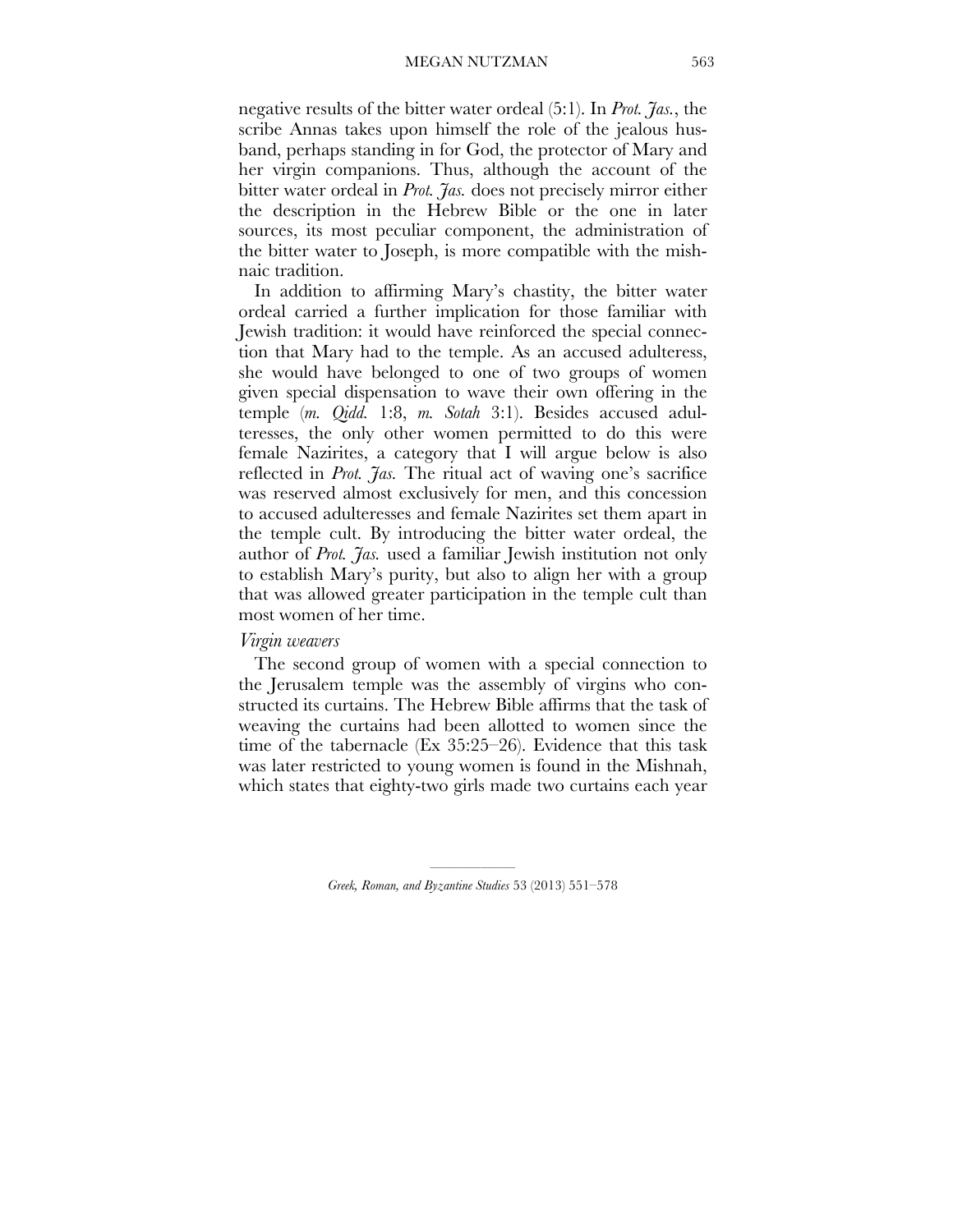## 564 MARY IN THE *PROTEVANGELIUM OF JAMES*

(*m. Sheqal*. 8:5). 24 The Tosefta also confirms that fabrication of the curtains was a female task, and indicates that the workers took their salary from the heave-offering of the *sheqel*-chamber in the temple treasury (*t. Sheqal.* 2:6). These virgins are also mentioned alongside the priests in Baruch's lament over the city of Jerusalem, found in the early-second-century Syriac Apocalypse (*2 Bar.* 10:18–19): <sup>25</sup>

You, priests, take the keys of the sanctuary, and cast them to the highest heaven, and give them to the Lord and say, "Guard your house yourself, because, behold, we have been found to be false stewards." And you, virgins who spin fine linen, and silk with gold of Ophir, make haste and take all things, and cast them into the fire, so that it may carry them to him who made them.

The description of the temple's destruction in *Pesiqta Rabbati*  similarly expects that the virgin weavers would be present; together with the priests and Levites, the virgins would fall into the flames consuming the temple (26:6). All these sources corroborate the existence of an elite group of young women responsible for weaving the curtains that adorned the temple. While the texts do not indicate the duration of the virgins' service, the complexity of the veil's design and ornamentation, as well as the requirement that two be made each year, would

24 The meaning of *m. Sheqal.* 8:5 is not certain; instead of giving the number of girls who made the curtains, it can also be translated, "it was made up of eighty-two times ten thousand threads" (cf. *y. Sheqal.* 8:2). In his discussion of the virgin weavers in *Prot. Jas.,* Frédéric Manns, *Essais sur le judéochristianisme* (Jerusalem 1977) 106–109, maintained that *m. Sheqal.* 8:5 did indeed refer to the number of girls. Noting that they are called 'young girls' (רבות) rather than 'virgins' (בתולת), Manns argued that the weavers had to be prepubescent; he compared this to the masculine form (רובים) found in *m. Tamid* 1:1 for the young priests who kept watch in the temple at night. For Saul Lieberman's conclusion that *Prot. Jas.* also required the virgin weavers to be prepubescent see n.29 below.

<sup>25</sup> Transl. from James H. Charlesworth, *The Old Testament Pseudepigrapha* I (Garden City 1983) 624.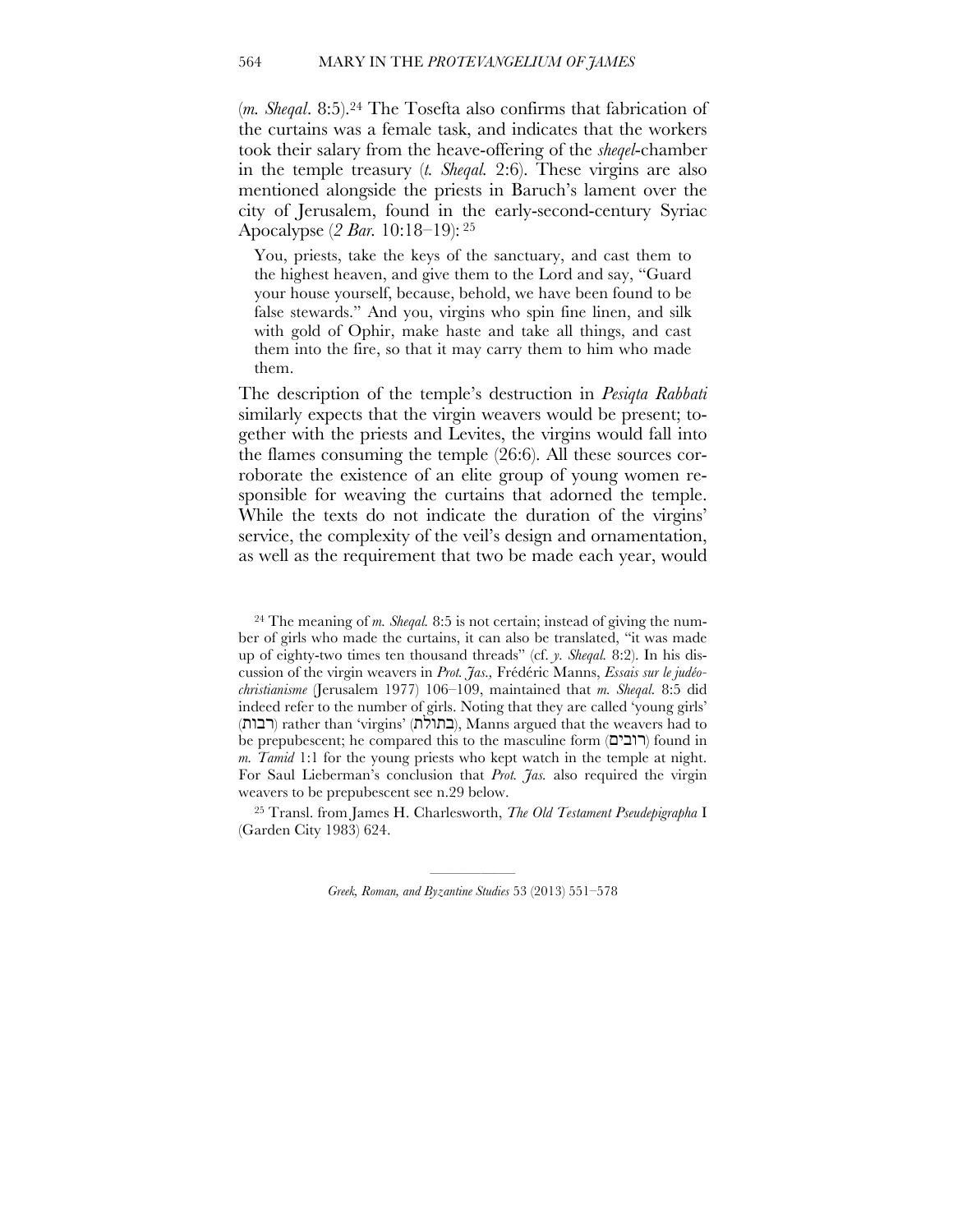suggest lengthy periods of work. 26 Moreover, the authors of *2 Baruch* and the *Pesiqta Rabbati* assumed that these virgins, like the priests, were regularly to be found at the temple.

Mary's participation in this assembly of temple virgins in *Prot. Jas.* can be understood as a defense against Jewish charges that she was an impoverished laborer (Origen *C. Cels*. 1.28). Whereas Celsus reports the charge that Mary was paid to spin thread, *Prot. Jas.* demonstrates that she was among a select group of privileged girls who constructed the temple curtain and that the task of spinning the red and purple threads fell to her. In *Prot. Jas.* 10, the priests summon "the undefiled virgins from the tribe of David" (τὰς παρθένους τὰς άμιάντους άπὸ τῆς φυλῆς τοῦ Δαυίδ) to begin construction of a new temple curtain. 27 After the gathering of an initial group of seven girls, Mary is remembered and added to their number. 28 At this point in the narrative, Mary had already been

26 For descriptions of these curtains see Jos. *BJ* 5.212–214, *m. Sheqal.* 8:5, and *y. Sheqal*. 8:2.

27 It should be noted that there was no "tribe of David" among the twelve tribes of Israel. While the author of *Prot. Jas.* does refer to the twelve tribes of Israel (1.1, 3), the inclusion of the tribe of David here is sometimes cited as another mistake in the author's knowledge of Judaism. This "tribe of David" can be contrasted to the description of Joseph in Lk 2:4 as one "from the house and lineage of David" (ἐξ οἴκου καὶ πατριᾶς Δαυίδ).

<sup>28</sup> *Prot. Jas.* and the Mishnah differ regarding the number of virgins assigned this task. While the Mishnah states that eighty-two girls participated (*m. Sheqal*. 8:5; see n.24 above), *Prot. Jas.* only accounts for eight. Various explanations have been offered for this inconsistency, including exaggeration by the rabbis compiling the Mishnah, ignorance on the part of the author of *Prot. Jas.*, or the existence of variant traditions in antiquity. The significance of seven-plus-one in Judaism may also be a factor here. In *Prot. Jas.* 10*, s*even virgins are chosen as a group to work on the temple curtain, and then Mary is singled out as the eighth member. A similar pattern can be seen in Jesse's presentation of his seven sons to Samuel, followed by a special summons to David, the eighth son (1 Sam 16:8–12). Despite the discrepancy regarding the number of virgins, it seems clear that the author of *Prot. Jas.* had knowledge of this Jewish tradition about young girls who worked on the temple curtains, and that he made use of it in his narrative.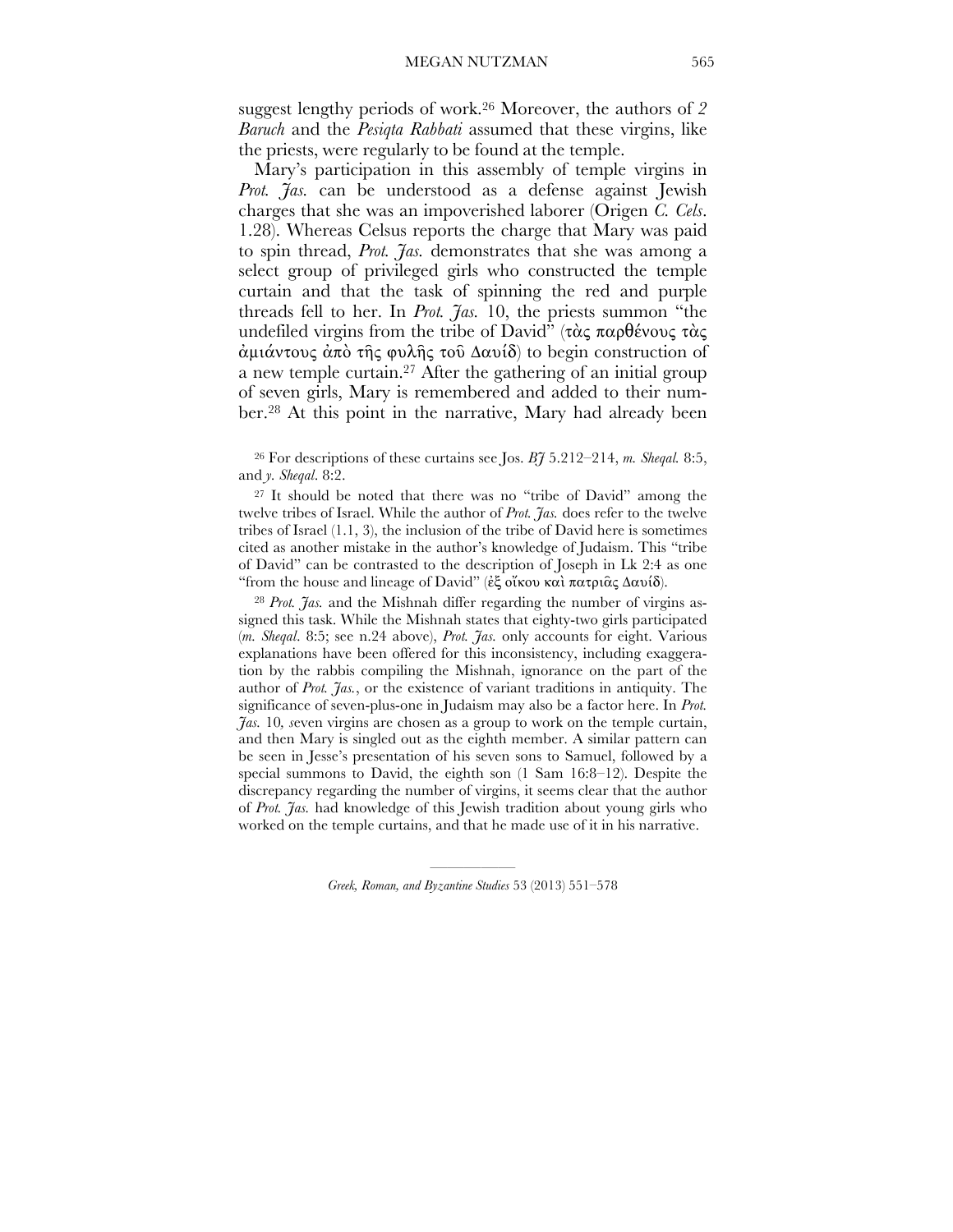removed from the temple and handed over to the care of Joseph. By incorporating a Jewish institution limited to virgins, the author of *Prot. Jas.* asserts that Mary remained a virgin while living at Joseph's home. When Mary is counted among these virgins, she is deemed eligible because she is τῆς φυλῆς τοῦ Hαυὶδ καὶ ἀµίαντος τῷ θεῷ ("of the tribe of David and undefiled before God"). The latter of these characteristics is particularly interesting—she is described as ἀµίαντος, not παρθένος. Although her virginity is implied, ἀµίαντος is made explicit and seems to be the more important quality. LSJ defines ἀµίαντος as "undefiled" or "pure." Lampe also supplied this definition, dividing the examples into three categories: ἀµίαντος 1) as a moral indicator, 2) as a description of virgins (and especially of the virgin Mary), and 3) as an attribute of God. A slightly different explanation was given by Saul Lieberman, who suggested that  $\pi \alpha \beta$ θένοι άμίαντοι was the Greek translation of a technical phrase in Hebrew that meant "virgins who have not yet menstruated."<sup>29</sup> He linked this definition to the root that ἀµίαντος shares with µιαίνω, the verb used by the priests in *Prot. Jas.* 8 to express their concern that Mary would pollute the temple after she turned twelve. 30 Lieberman concluded that the use of ἀµίαντος in these passages exposes the dependence of *Prot. Jas.* on a "well–informed Jewish source" for its depiction of these virgins.

In addition to the use of µιαίνω in *Prot. Jas.* 8, the presence of τὸ ἁγίασµα in this passage further suggests a technical definition for ἀµίαντος related to the virgins' pre-menstrual state. When discussing Mary's departure from the temple, the priests do not use the formulaic phrase, ναὸς κυρίου, which is typically found elsewhere in *Prot. Jas*. to refer to the temple. 31

<sup>29</sup> Lieberman suggested לדמים בתולות as the original Hebrew and compared it to the definition of a virgins in *m. Nid.* 1:4: *Hellenism in Jewish Palestine* (New York 1950) 167–168.

<sup>&</sup>lt;sup>30</sup> For the exclusion of menstruating women from the temple precincts see also Lev 12:1–5, 15:19–33, and *m. Kelim* 1:8.

<sup>&</sup>lt;sup>31</sup> See n.8 above for the only other exceptions to ναὸς κυρίου as the

<sup>—————</sup> *Greek, Roman, and Byzantine Studies* 53 (2013) 551–578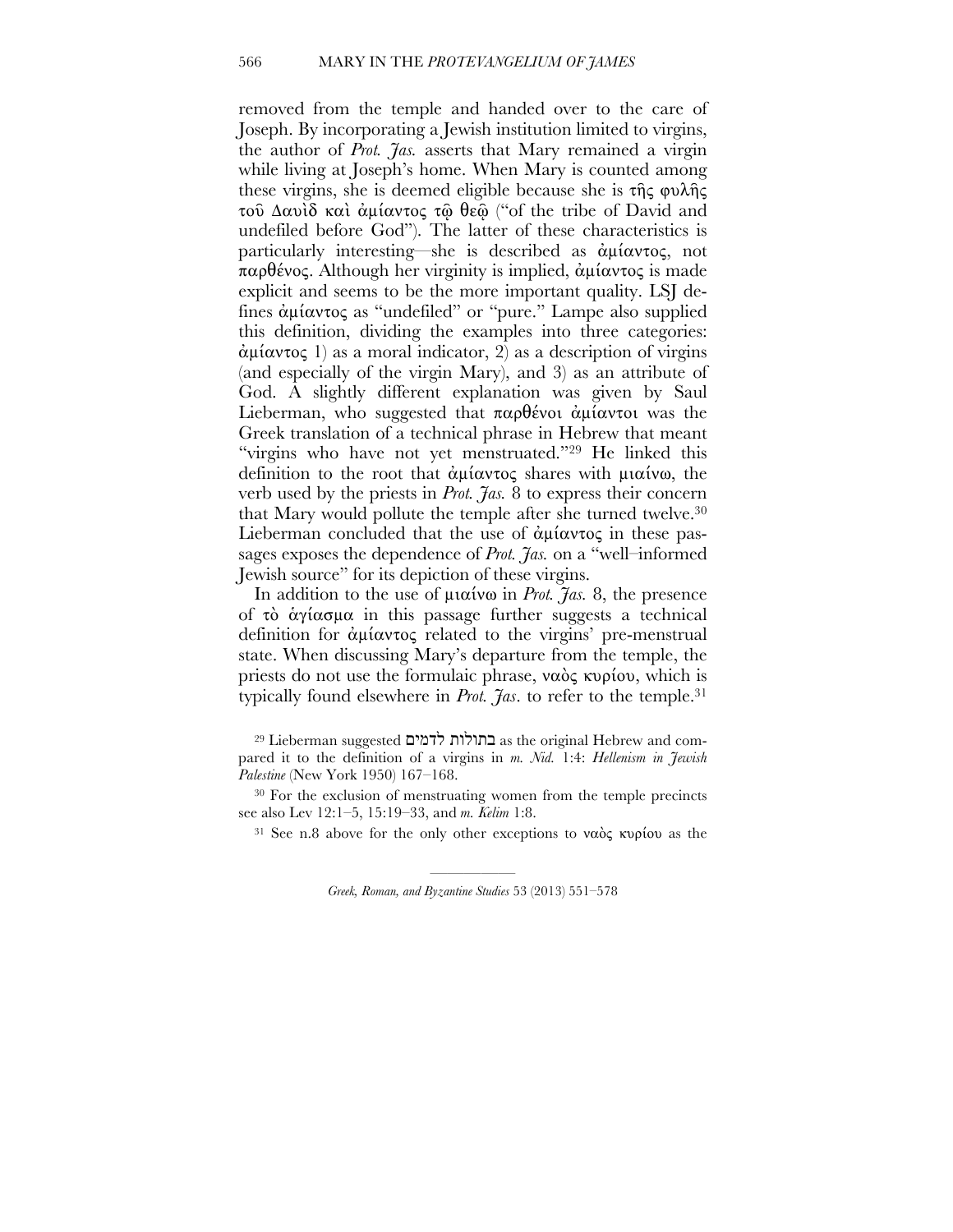Rather, they call the temple τὸ ἁγίασμα and ask: τί οὖν αὐτὴν ποιήσωµεν µήπως µιάνῃ τὸ ἁγίασµα κυρίου τοῦ θεοῦ ἡµῶν ("What then are we to do with her, lest she defile the sanctuary of the Lord our God?"). 32 The word ἁγίασµα occurs almost exclusively in biblical and Christian literature and is usually translated as 'sanctuary'. 33 One such example is in 1 Macc, where ἁγίασµα is related to purity in a way similar to that seen in *Prot. Jas.* 8. In its description of Antiochus IV Epiphanes sacking Jerusalem and looting the temple, 1 Macc 1 uses ἁγίασµα seven times. 34 In fact, throughout this first chapter, only one verse uses a term other than άγίασμα to refer to the temple. 35 The rest of 1 Macc, however, uses ἁγίασµα, ναός, ἱερόν, and ἅγια interchangeably as synonyms for the temple of Jerusalem. At issue in 1 Macc 1 is the pollution and desecration of the temple, which Antiochus effected not only by taking its treasures  $(1:21-23)$ , but also by shedding innocent blood (1:37) and by instituting the sacrifice of pigs and unclean animals (1:47). 36 Innocent or unclean blood is responsible for the temple's desecration in 1 Macc 1:46, which con-

 $\overline{\phantom{a}}$ 

33 Among the biblical and early Christian uses are Ex 15:17, Sir 49:5, and Origen *C. Cels*. 2.78. See s.v. ἁγίασµα in William Arndt et al., *A Greek-English Lexicon of the New Testament and other Early Christian Literature*3 (Chicago 2000) 10, and Lampe, *Patristic Greek Lexicon* 89.

34 1 Macc 1:21, 36, 37 (twice), 39, 45, 46.

<sup>35</sup> At 1 Macc 1:22 the temple is called ναός.

36 Antiochus also forbade the Jews from practicing circumcision (1:48), from observing the Sabbath and feast days (1:45), and from performing burnt offerings and drink offerings (1:45). Furthermore, he instructed them to follow new rituals and to build altars for idols (1:44, 47). While these additional requirements were abhorrent to the Jews, they are not directly related in the text to the pollution of the temple.

name for the temple in *Prot. Jas.*

<sup>32</sup> In *Paris.gr.* 1454 the priests' concerns about how Mary would pollute the temple are made explicit: τί οὖν ποιήσωμεν αὐτὴν μήπως ἐπέλθῃ τὰ γυναικῶν καὶ µιάνῃ τὸ ἁγίασµα κυρίου ("What then are we to do with her, lest the ways of women [i.e. menstruation] come upon her and she defile the sanctuary of the Lord?").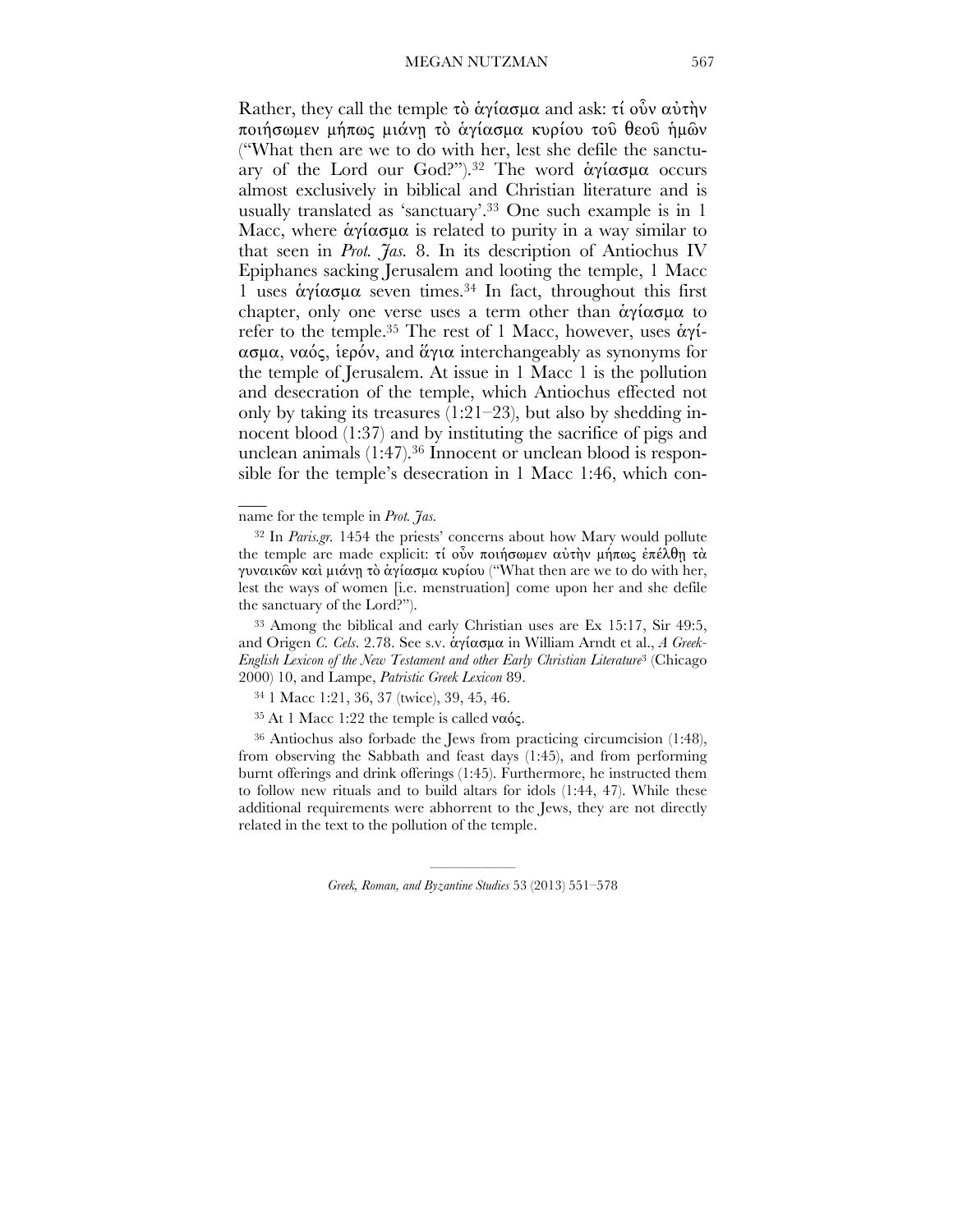tains the same verb that *Prot. Jas.* uses for Mary's impending menstrual impurity: µιαίνω. The priests in *Prot. Jas.* 8.2 were concerned that Mary's continued presence in the temple after her twelfth birthday and the onset of puberty would affect the ritual purity of the sacrifices.

Thus both *Prot. Jas.* and 1 Macc juxtapose ἁγίασµα and µιαίνω to express a Jewish concern for the purity of the temple, and they identify innocent or unclean blood as the source of ritual pollution. 37 This same attention to purity can be seen earlier in *Prot. Jas.*, when the word ἁγίασµα denotes

37 Jennifer Glancy, who rejects any but the most "tangential connection" between *Prot. Jas.* and contemporary Judaism, likewise discards the idea that the priests' concern about Mary's impending menstruation was connected to a specifically Jewish notion of ritual purity (*Corporal Knowledge* 110–111). She instead suggests that this episode was informed by more general Greco-Roman notions about the inherent power found in the fluids of menstruation and parturition (e.g. Plin. *HN* 7.15, 28.23, Plut. *Quaes.conv.* 7.2). While such power is occasionally related to that of animal sacrifice (e.g. Arist. *Hist.an.* 581b1–2, Hippoc. *Nat.puer.* 18), Helen King emphasizes that this comparison is confined to gynecological texts: "Sacrificial Blood: The Role of the *Amnion* in Ancient Gynecology," *Helios* 13 (1987) 117–120, cf. Joan R. Branham, "Blood in Flux, Sanctity at Issue," *Res: Anthropology and Aesthetics* 31 (1997) 68. In fact, in his fundamental book on pollution in Greek religion, Robert Parker remarks on the unexpected absence of menstrual impurity in Greek religion; purification from menstrual contamination prior to entering sacred precincts only appears in the Hellenistic period, typically in non-Greek cults: *Miasma: Pollution and Purification in Early Greek Religion* (Oxford 1983) 100–102. The concern in *Prot. Jas.* 8 is not one simply of competition between the powers of menstrual blood and sacrificial blood; rather, it is one of contamination, which pollutes both the sacrifice and the sanctuary itself (άγίασμα). This notion of menstrual pollution developed relatively late in Greco-Roman religion, while it has been continuously present in Judaism from the Hebrew Bible until today. For further discussions of menstruation in Judaism and Greek religion see Shaye Cohen, "Menstruants and the Sacred in Judaism and Christianity," in Sarah B. Pomeroy (ed.), *Women's History and Ancient History* (Chapel Hill 1991) 273–299; Susan Guettel Cole, "*Gynaiki ou Themis*: Gender Difference in the Greek *Leges Sacrae*," *Helios* 19 (1992) 111; Heinrich von Staden, "Women and Dirt," *Helios* 19 (1992) 13–15.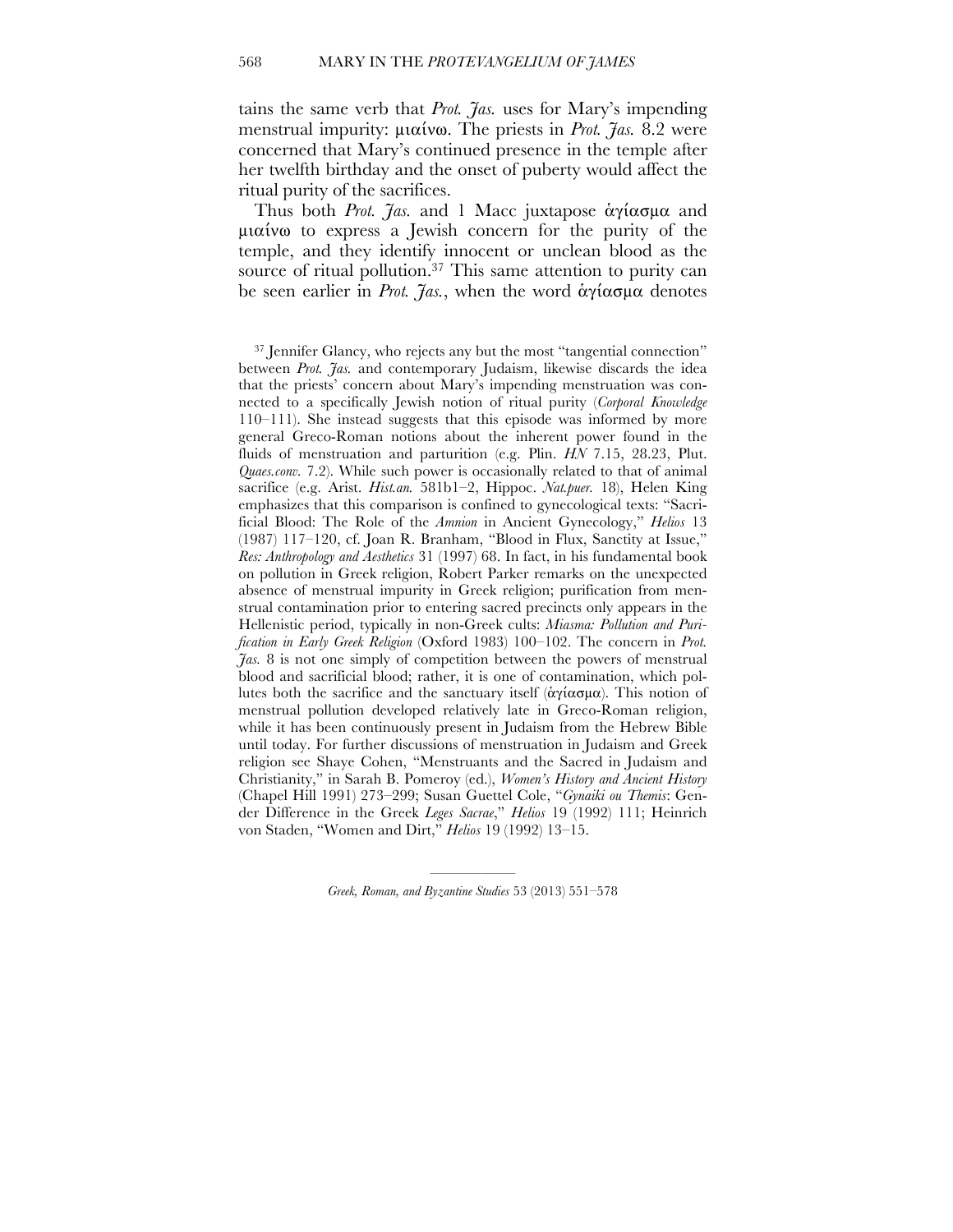the special chamber that Anna prepares when Mary is six months old (*Prot. Jas.* 6.1, 6.3). Anna vows that no unclean food (ἀκάθαρτον) would enter the ἁγίασµα while Mary lived there; just as the presence of something unclean would pollute the Jerusalem temple (άγίασμα), so also the presence of something unclean would pollute Mary's bedchamber (ἁγίασµα). To maintain the purity of Mary's surroundings, Anna is particular not only about Mary's food, but also about her companions. It is in this context of Mary's sheltered ἁγίασµα chamber and carefully protected purity that we return to the ἀµίαντοι virgins.

We saw above that the defining characteristic of the virgins who worked on the temple curtains in *Prot. Jas.* was their designation as ἀµίαντοι. Once this is recognized, it is clear that the description of their work in *Prot. Jas.* 10 is not the first, but actually the third time they appear in the text. In *Prot. Jas.* 6, τὰς θυγατέρας τὰς ἀµιάντους τῶν Ἑβραίων ("the undefiled daughters of the Hebrews") are selected as suitable companions for Mary after Anna prepares the ἁγίασµα for her. In the next chapter, these same girls escort Mary to the temple on her third birthday. The portrayal of this group of virgins in chapters six and seven is remarkably similar to that of the "undefiled virgins from the tribe of David" assigned to work on the temple curtains in chapter 10. Most conspicuous is the use of ἀµίαντος in each of these three passages, as well as in the description of Mary when she is assigned thread to spin for the curtain. 38 While all these passages seem to designate a

<sup>38</sup> *Prot. Jas.* 12 indicates that Mary is sixteen years old when the archangel Gabriel appears to her and she becomes pregnant. However, the manuscript tradition is quite inconsistent on this point; ancient scribes seem to have shared modern scholars' confusion concerning the four years that would have transpired between Mary's departure from the temple and her pregnancy. Glancy proposes that the Greek numeral for twelve could have easily been misread by a scribe as the one for sixteen, and that Mary was still twelve years old at the time of conception. As a result, she argues that *Prot. Jas*. originally portrayed Mary as conceiving Jesus before her first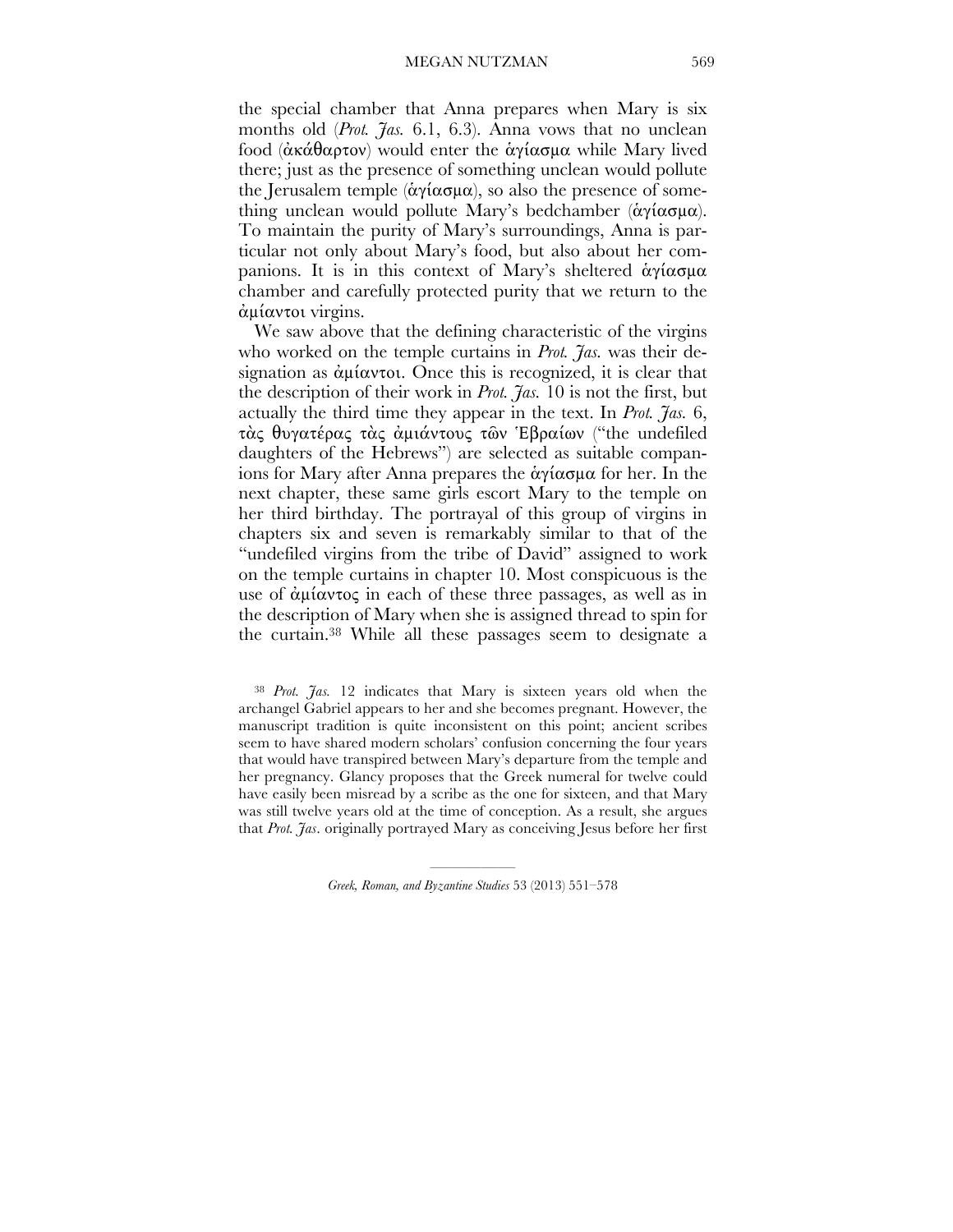## 570 MARY IN THE *PROTEVANGELIUM OF JAMES*

single group of ἀµίαντοι virgins, it is significant that *Prot. Jas.* 6 and 7 make no mention of their work on the curtains. This suggests that the author envisioned a company of ἀµίαντοι virgins, whose existence as a discrete group extended beyond their responsibilities to construct the temple curtains. The concept of a standing institution of 'undefiled temple virgins' may sound foreign to modern sensibilities regarding women and the Jerusalem temple, but it resonates with the Jewish sources that depicted the virgins in the temple alongside the priests, such as *2 Baruch* and the *Pesiqta Rabbati*. The depiction of Mary's entrance into the temple and her reception into the company of ἀµίαντοι virgins would have reminded a Jewish audience of these virgin weavers.

## *Nazirites*

 $\mathcal{L}_\mathcal{L}$ 

In addition to άμίαντοι virgins and accused adulteresses, Prot. 7as. aligns Mary with a third group of women associated with the temple, namely those who had taken a Nazirite vow. The author patterns the birth and childhood of Mary on that of Samuel, whose popular identification as a Nazirite was widespread in the late Second Temple period. The parallels between the stories of Mary and Samuel begin with the Greek name, Αννα, shared by both mothers. 39 These two barren women pray that God would allow them to conceive, and

menstruation (*Corporal Knowledge* 111–112). If Mary remains free from menstrual impurity, then it is unproblematic that she continues working on the temple's curtains as one of the ἀµίαντοι virgins, even after she becomes pregnant (*Prot. Jas.* 12). On a related note, George Zervos argues that *Prot. Jas.* drew on an earlier narrative that located the annunciation to Mary in the temple rather than in Joseph's home: "An Early Non-Canonical Annunciation Story," *Society of Biblical Literature Seminar Papers* 36 (1997) 674– 677. Zervos's proposal that Mary was still living in the temple at the time of conception is consistent with Glancy's suggestion that Mary became pregnant before she could pollute the temple through menstruation.

<sup>&</sup>lt;sup>39</sup> Cf. 1 Sam  $1-2$  and *Prot.*  $\tilde{f}$ as.  $4-7$ . I will follow the traditional spellings of "Hannah" for Samuel's mother and "Anna" for Mary's mother, although in Greek manuscripts they are spelled identically.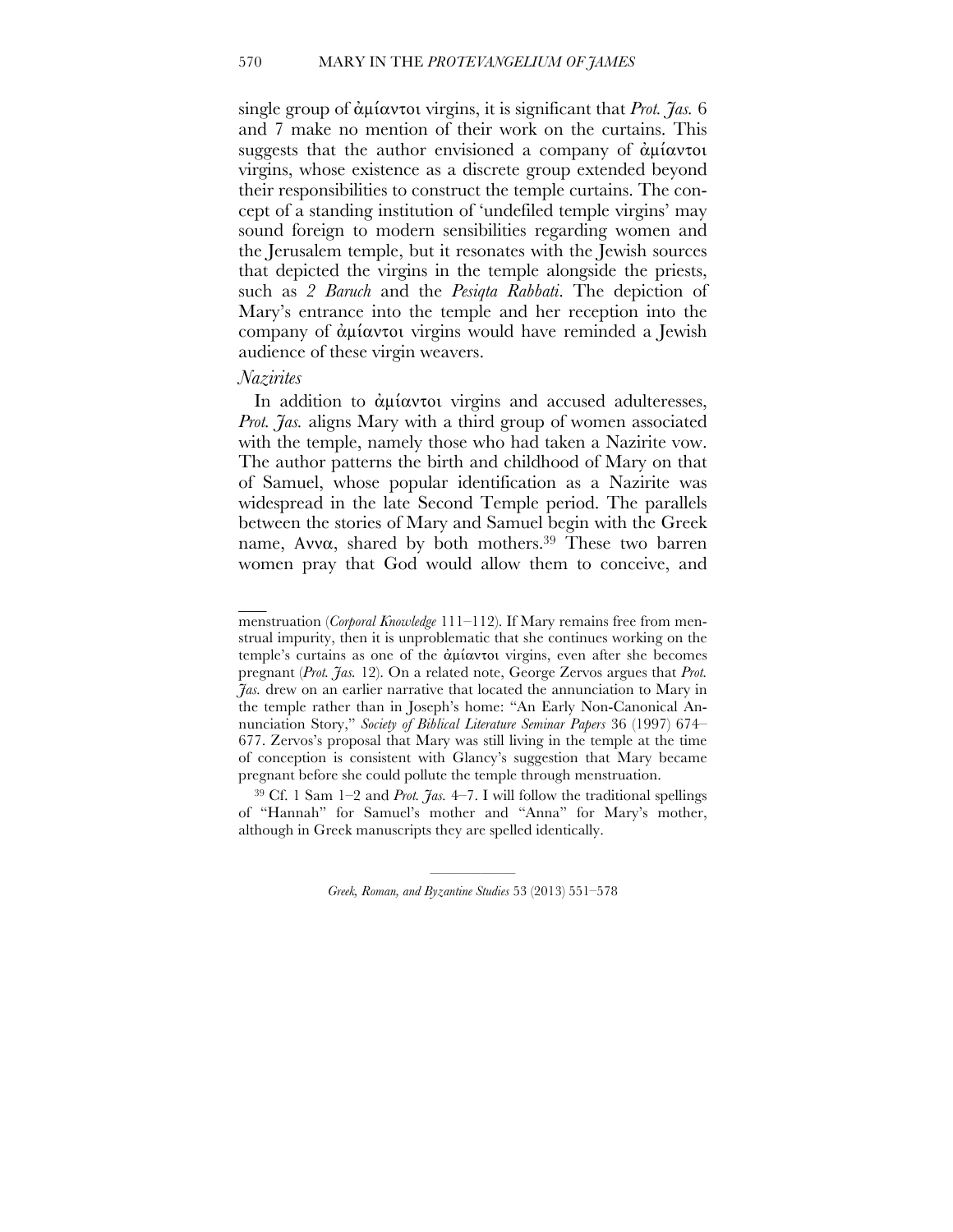when the prayers of each are answered, they promise to return their children to God. Both sets of parents consider fulfilling their vows while the children are young, but delay until Samuel and Mary were three years old, at which time the parents present their children to God at the tabernacle and the temple respectively. The hymn of praise that Anna sings after the birth of Mary, which is clearly reminiscent of Hannah's song of thanksgiving in 1 Sam 2, reinforces the parallels between these two stories.

Interest in the birth narrative of Samuel grew during the Second Temple period, as did the popular identification of him as a Nazirite. In the Masoretic text of 1 Sam 1:11, Hannah promises that if God gives her a son, a razor will never come upon his head. The vow not to cut one's hair is a key component of the Nazirite legislation in Num 6, when the institution is first established. Indeed long hair became characteristic of Nazirites, and it was not cut until completion of the vow. When the Septuagint was translated in the Hellenistic period, Hannah's vow was widened to include abstinence from wine, a second important feature of the Nazirites (1 Kgdms 1:11). 40 The trajectory of this tradition can be seen even further in a copy of 1 Sam discovered among the Dead Sea Scrolls. In this manuscript, Samuel's dedication was no longer implied through attributes typical of the Nazirites, but made explicit by Hannah's vow, "I will give him as a Nazirite forever—for all the days of his life."41 The author of

40 This abstention from wine not only precluded alcohol, but also required complete abstinence from any product of a grape vine, whether intoxicating or not (Num 6:3–4). Temporary injunctions against wine are known elsewhere in the Hebrew Bible, such as in laws for the high priests, but its extreme manifestation in the Nazirite vow is unparalleled. The radical nature of the Nazirite vow was further demonstrated by its requirement that a Nazirite not come into contact with any corpse, not even that of a parent or a sibling (Num 6:7).

<sup>41</sup> 4QSama 1:22 (= 4Q51); Andrew Fincke, *The Samuel Scroll from Qumran: 4QSam(a) restored and compared to the Septuagint and 4QSam(c)* (Leiden 2001).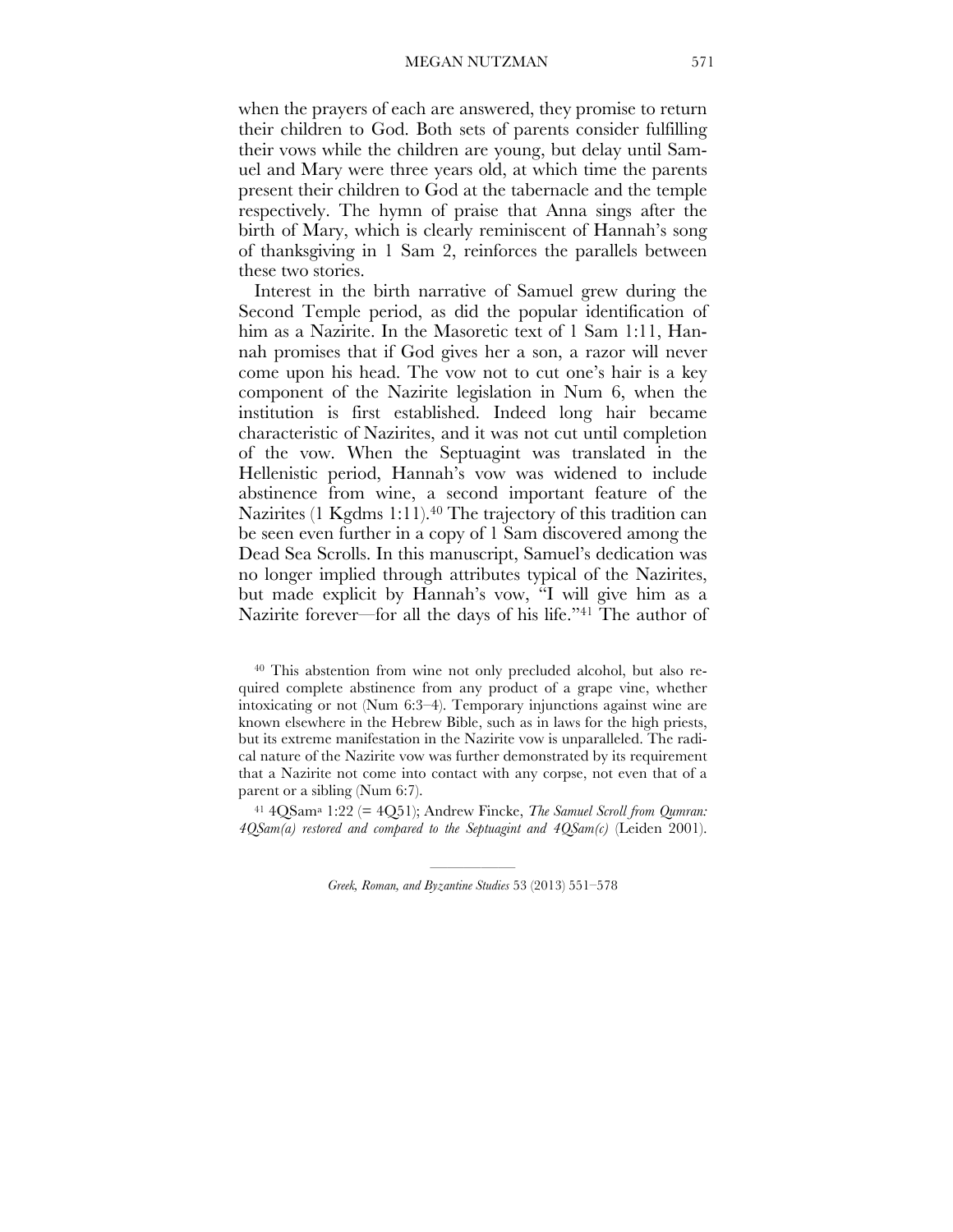*Prot. Jas.* evokes the Nazirite vow in his description of Mary by drawing clear parallels between her life and that of the prototypical Nazirite Samuel. 42 We can expect that a secondcentury audience of *Prot. Jas.* would have read it in light of 1 Sam and understood Mary as a Nazirite.

A factor in the popularity of the Nazirite vow was its ability to act as an equalizer; it was available to all Jews—men and women, rich and poor. It allowed one to express particular devotion to God, whether in response to an answered prayer or out of a sense of spirituality. 43 The requirements of the Nazirite vow, which rivaled those of the priests and even the

 $\overline{\phantom{a}}$ 

For the evolution of the Samuel tradition see Matitiahu Tsevat, "Was Samuel a Nazirite?" in Michael A. Fishbane et al. (eds.), *Sha'arei Talmon: Studies in the Bible, Qumran, and the Ancient Near East presented to Shemaryahu Talmon* (Winona Lake 1992) 199–204. There is an interesting dichotomy between the popular stories of the Nazirites Samuel and Samson and the institution of the Nazirite vow in the legal code of Num 6. The former suggest that a Nazirite dedicated his entire life to God, having been consecrated before his birth. The latter necessarily involved a finite period of time, brought to a close by prescribed sacrifices and shaving the Nazirite's hair. By rabbinic times, temporary Nazirite vows were understood as thirty days in length, unless otherwise specified (*m. Naz*. 1:2). For the differences between life-long and temporary Nazirite vows see discussion in Tony W. Cartledge, "Were Nazirite Vows Unconditional?" *Catholic Biblical Quarterly* 51 (1989) 409–422.

<sup>42</sup> Willem Vorster argues that readers of *Prot. Jas.* would have recognized the similarities between Mary's and Samuel's childhood, and that they would have added details from their knowledge of Samuels' life to what they knew about Mary: "The Protevangelium of James and Intertextuality," in Albertus Frederik Johannes Klijn and Tjitze Baarda (eds.), *Text and Testimony: Essays on New Testament and Apocryphal Literature in Honour of A. F. J. Klijn* (Kampen 1988) 271–274. However, he overlooks Samuel's popular identification as a Nazirite and the implications this would have had for readers of *Prot. Jas.*

<sup>43</sup> David Halivni argued that in the late Second Temple period, some people took Nazirite vows for frivolous or non-religious reasons, such as in *m. Naz.* 5:7: "On the Supposed Anti-Asceticism or Anti-Nazritism of Simon the Just," *JQR* 58 (1968) 243–252.

<sup>—————</sup> *Greek, Roman, and Byzantine Studies* 53 (2013) 551–578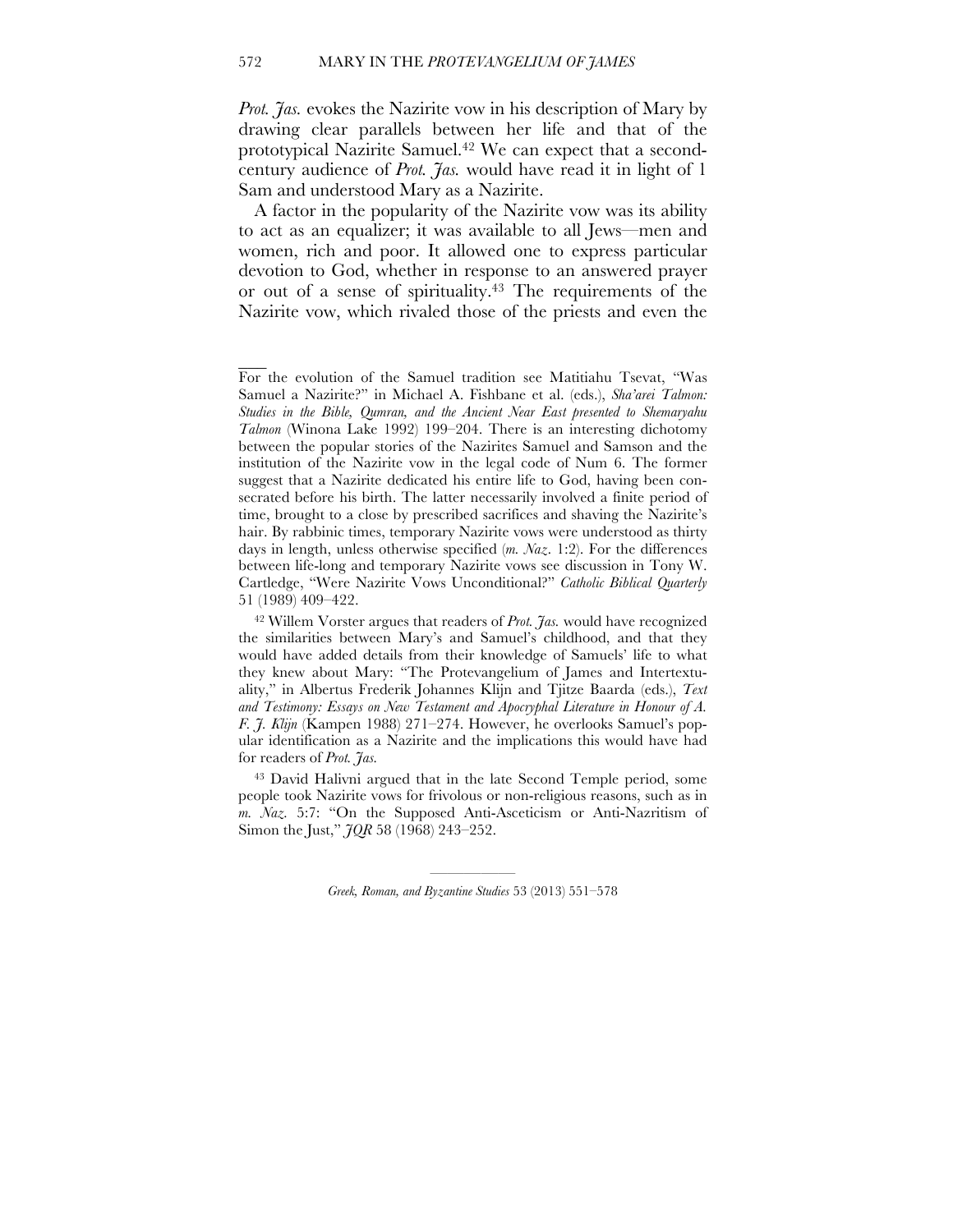high priests, came to be understood as displays of holiness.<sup>44</sup> Women, who were often excluded from formal worship, must have been attracted by this opportunity to express their piety. Furthermore, the dynamic association between Hannah and the Nazirites and the auspicious answer that she received to her prayer would have encouraged the vow's appeal among women. 45 The possibility of making Nazirite vows on behalf of one's children, based on the biblical precedents of Samuel and Samson, continued until the end of the Second Temple period. The rabbis of the Mishnah would eventually resolve that such a dedication had to be made by the child's father instead of by its mother (*m. Naz.* 4:6), a ruling that was likely a response to the frequency of mothers' vows.

The importance of the Nazirite vow grew significantly during the Second Temple period. In *De specialibus legibus*, Philo indicated that the Nazirite vow was legitimately called the "great vow" (εὐχὴ µεγάλη) since it demonstrated an "unspeakable holiness and a certain excess of pious inclinations" (ἄλεκτον … ὁσιότητα καὶ ὑπερβολήν τινα γνώµης φιλοθέου), by requiring one to dedicate his greatest possession—his own self—to God (1.248). 46 The high regard for Nazirites is also made evident by accounts of wealthy individuals who helped Nazirites finance the expensive sacrifices required at the conclusion of their vows. According to Josephus, even Herod Agrippa desired the good favor that resulted from promoting

<sup>44</sup> *Sifre Zutta* on Num 6:8. Am 2:11–12 puts Nazirites in the same category as prophets, both of whom were selected by God.

45 For example, Berenice (Jos. *BJ* 2.313) and Helena of Adiabene (*m. Naz*. 3:6) were said to have taken Nazirite vows. There is also mention of an unnamed female Nazirite in *m. Naz*. 2:3.

46 Philo's language of the "great vow" is based on the Septuagint of Num 6:2, µεγάλως εὔξηται εὐχήν. See below for the same language in Methodius of Olympus. For this idea of the Nazirite vow as self-sacrifice, symbolized by cutting and offering one's hair, see Eliezer Diamond, "An Israelite Self-Offering in the Priestly Code: A New Perspective on the Nazirite," *JQR* 88 (1997) 1–18.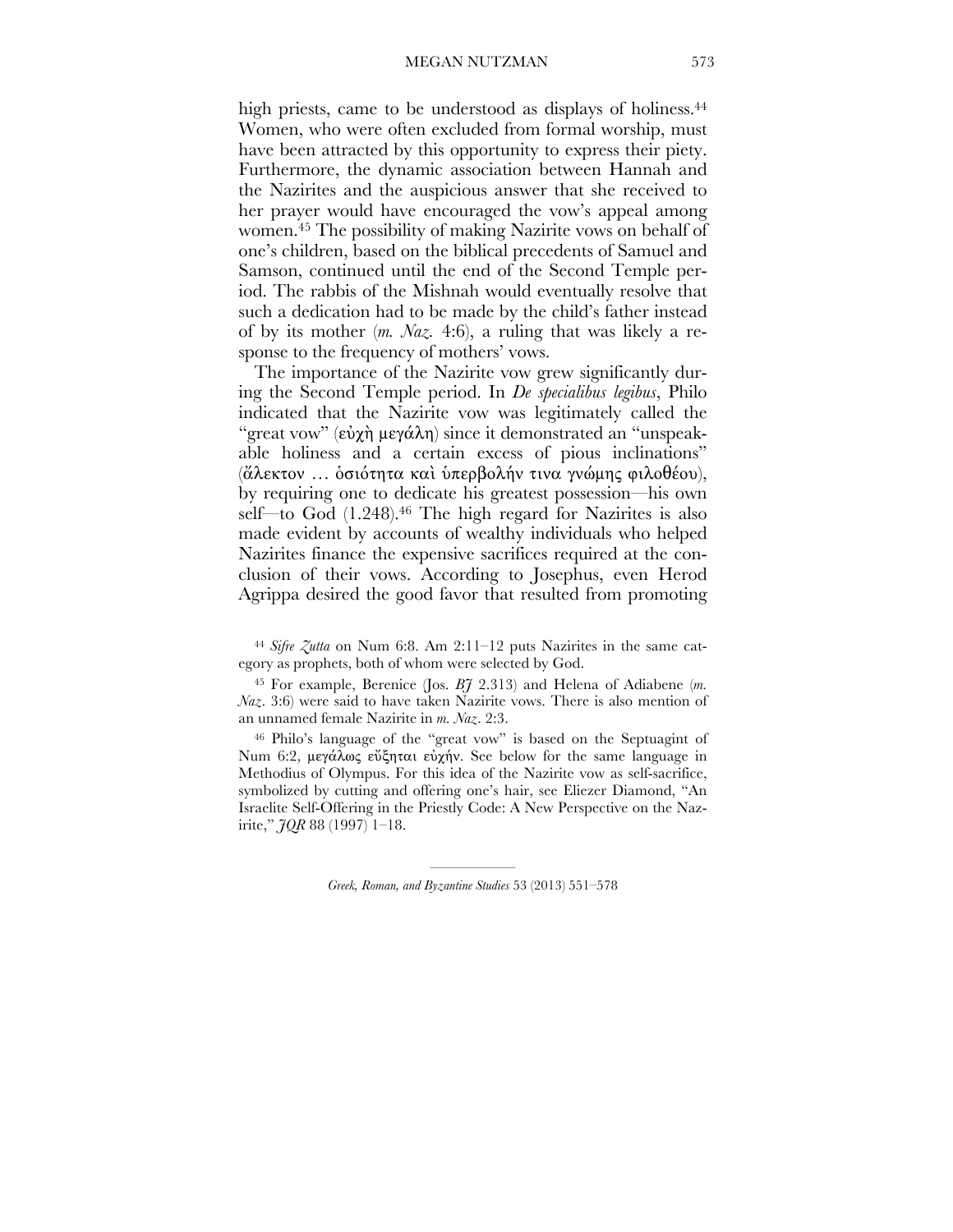## 574 MARY IN THE *PROTEVANGELIUM OF JAMES*

the Nazirite vow, and he donated funds for the sacrifices made by a large group of Nazirites. 47 This account of Agrippa and the Nazirites is one of several which indicate that the vow had become more than a personal devotion: it gave rise to a Nazirite community. The concept of a group of Nazirites, or at least the presence of large numbers of them, is also alluded to in 1 Macc 3:49, which mentions "the Nazirites who had completed their days" (τούς ναζιραίους οι επλήρωσαν τὰς ἡµέρας). This suggests that the prestige of the Nazirite vow was great enough that even those who had "completed their days" were included in the Nazirite community, alongside short-term and life-long Nazirites still within the period of their vow. 48 In both cases, the Nazirite community seems to be located primarily in Jerusalem, consistent with the Mishnah's insistence that the term of a Nazirite vow could not be fulfilled in the Diaspora (*m. Naz.* 3:6). Many Nazirites may have passed a considerable portion of their vow in the special chamber set aside for their use in the Jerusalem temple. The concluding rituals of the vow, including the ritual shaving of the Nazirites' hair and its burning under the pot that contained their peace offerings, took place in this chamber (*m. Mid.* 2:5). The permanent allotment of space to the Nazirites in the Herodian

<sup>47</sup> *AJ* 19.294. Alexander Jannaeus is also said to have paid for the sacrifices of three hundred Nazirites (*y. Ber.* 7:2 and *y. Naz.* 5:3), and Acts 21:20–26 indicates that Paul did likewise. For bibliography on Paul and the Nazirite vow see n.50.

48 The excavation of a wealthy tomb on Mt. Scopus provides valuable insight into the esteem for Nazirites in the first half of the first century C.E. Among the finds in this tomb were several ossuaries, two with Aramaic inscriptions: "Hananiah son of Jonathan the Nazirite" (ossuary 7) and "Salome wife of Hananiah son of the Nazirite" (8). These inscriptions demonstrate that Jonathan was known by the appellation "the Nazirite," as it was even used in place of his name on the ossuary of his daughter-in-law. Although it is unknown whether Jonathan was a life-long Nazirite or one who had taken a temporary vow, it certainly became his defining characteristic. For the publication of this tomb see Nahman Avigad, "The Burial-Vault of a Nazirite Family on Mount Scopus," *IEJ* 21 (1971) 185–200.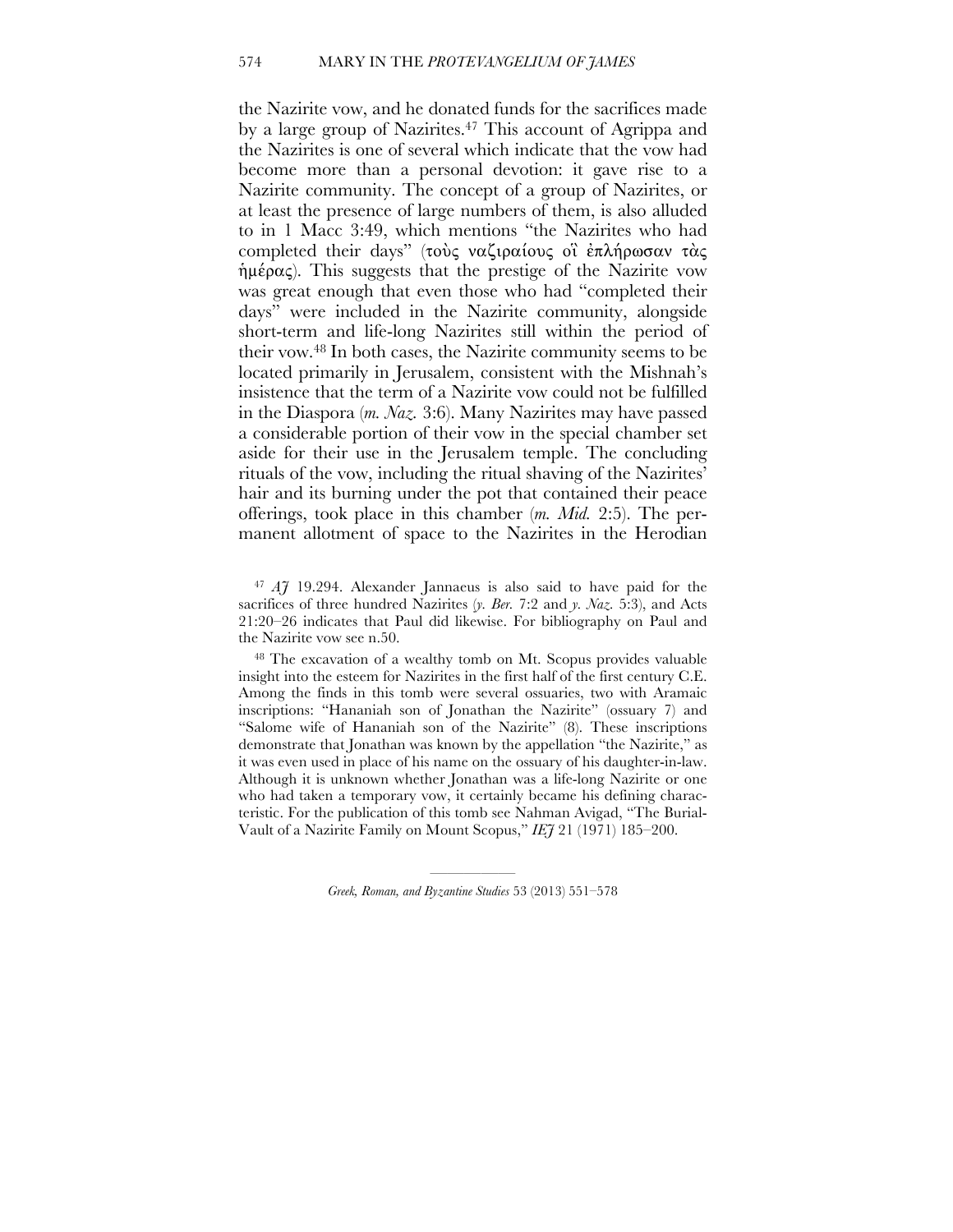temple testifies to the presence of a Nazirite community that gathered regularly in its precincts. The construction of this Nazirite chamber in a corner of the women's court also confirms the close association between women and the Nazirites. The juxtaposition of women, the temple, and Nazirites is brought to life in *Prot. Jas.*, where the story of Samuel is used as the model for Mary's dedication to the temple.

Even after the destruction of the temple, interest in the Nazirite vow lingered in the Jewish and Christian communities. The Nazirite vow's influence of on early Christian writings can be seen in the birth narratives of John the Baptist and Jesus and in Jesus's words at the last supper. 49 In Acts 18:18 Paul had his hair cut on account of a vow, and in 21:22–26 he covered the sacrificial expenses of four men who also had their hair cut because of a vow. While neither passage in Acts specifically identifies these vows, most scholars agree that the Nazirite vow informed these accounts. 50 Later Christian authors continued to draw upon Nazirite traditions. Hegesippus clearly portrays James, the brother of Jesus, as a Nazirite (Eus. *HE* 2.23), and Epiphanius claims that the Nazirite vow found its fulfillment in the person of Jesus (*Adv.haeres.* 80.7). 51 The Mishnah devotes an entire tractate (*Nazir*) to the Nazirite vow—the placement of which within the Order of

49 E.g. Mt 2:23, Mk 14:25, Lk 1:15. For discussions of the Nazirite vow in these New Testament passages see François Bovon, *Luke: A Commentary on the Gospel of Luke* (Minneapolis 2002) 98; Raymond Edward Brown, "Presentation of Jesus (Luke 2:22–40)," *Worship* 51 (1977) 6, and *Birth of the Messiah* 210–211, 446–450, 688; Stuart Douglas Chepey, *Nazirites in Late Second Temple Judaism* (Leiden 2005) 147–159; Robert C. Tannehill, *Luke* (Nashville 1996) 69.

50 See discussion in Jacob Neusner, "Vow-Taking, the Nazirites, and the Law: Does James' Advice to Paul Accord with Halakah?" in Bruce Chilton and Craig A. Evans (eds.), *James the Just and Christian Origins* (Leiden 1999) 59–60; Roger Tomes, "Why did Paul Get his Hair Cut?" in C. M. Tuckett (ed.), *Luke's Literary Achievement* (Sheffield 1995) 188–197.

51 For further discussion of James as a Nazirite, see below.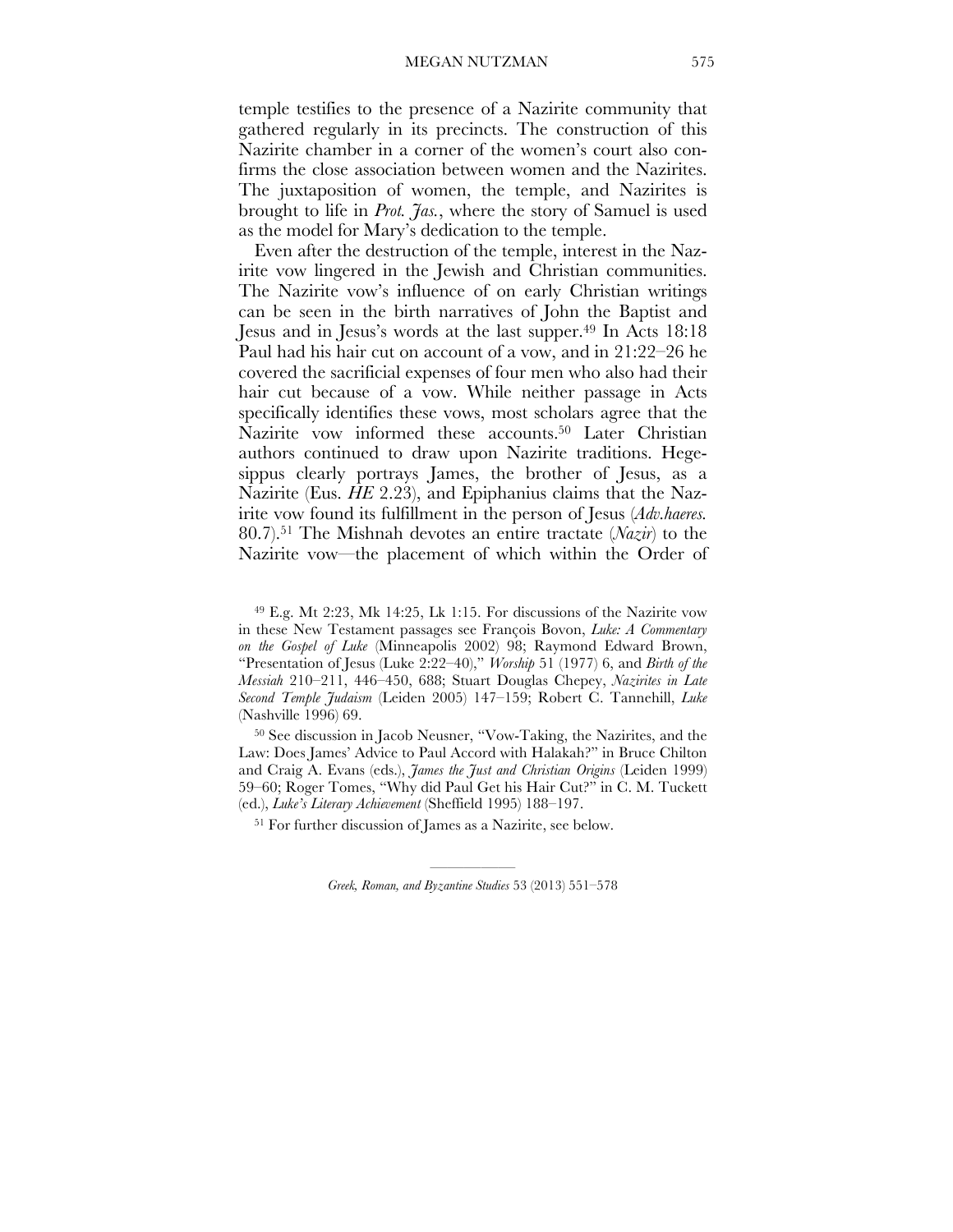Women (*Nashim*) gives further evidence of women's attraction to the ritual. However, the rabbis expressed considerable disapproval for the vow, suggesting that Nazirite vows of suitable people do not exist, since such only an evil person would make such vows (*m. Ned.* 1:1; cf. *t. Ned.* 1:1 and *y. Ned.* 1:1). 52 While the rabbis' disparagement of the Nazirite vow was likely related to its influence among women, the Mishnah nevertheless allocated a special concession to female Nazirites. Unlike ordinary women bringing sacrifices, female Nazirites were allowed greater participation in the sacrifices that marked the end of their vow. Together with the accused wife undergoing the bitter water ordeal, the female Nazirite was allowed to wave her own offerings, a privilege otherwise permitted only to men (*m. Qidd.* 1:8). From the perspective of the Mishnah, the Nazirite vow was so significant that it altered the way in which women participated in the temple cult.

The attraction of women to the Nazirite vow persisted into early Christianity. In the *Banquet of the Ten Virgins,* Methodius of Olympus makes a connection between Nazirites and virgins. Recalling the identification of the Nazirite vow as the great vow in Num 6:2, Methodius suggests that virginity should instead be considered the great vow (*Symp.* 5.4). 53 He quotes the characteristics of Nazirites found in Num 6 and instructs the virgins not to partake of wine or strong drinks, holding themselves to the standards of abstinence observed by the Nazirites (5.5). This is not a rejection of the Nazirite vow by Methodius, but rather a claim that the earlier, Jewish vow

53 See n.46 above for Philo's use of the same language.

<sup>52</sup> Simcha Fishbane, " 'As the Vows of the Evil Folk': The Structure and Implicit Message of Mishnah's Tractate Nazir," in *Deviancy in Early Rabbinic Literature* (Boston 2007) 16–41, esp. 23–25, argues that the Mishnah's attitude toward the Nazirite vow should be understood in the context of the rabbis' desire to establish themselves as the sole authority in the Jewish world after the destruction of the temple. Later rabbinic authors also objected to the asceticism of the Nazirite vow, suggesting that self-denial was antithetical to the Jewish tradition (e.g. *b. Ta'an.* 11a).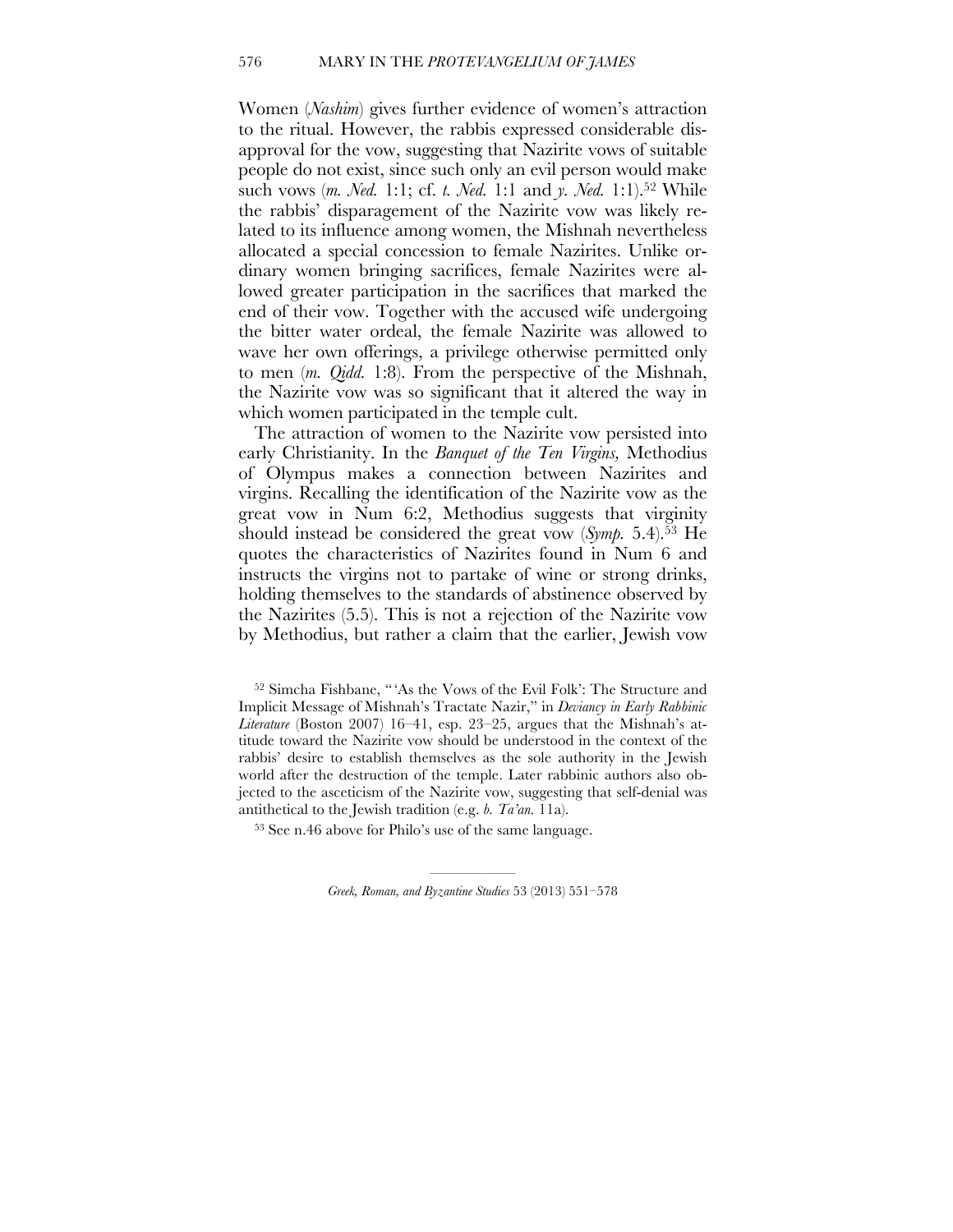found fulfillment through the Christian discipline of virginity.

In addition to evoking the Nazirite vow by modeling Mary's story on the early life of Samuel, the author of *Prot. Jas.* employed another subtle device. In *Prot. Jas.* 1 and 25, the author identifies himself as Ἰάκωβος, which has traditionally been understood as a reference to James, the brother of Jesus. While there is nothing in the text to indicate that this James actually wrote *Prot. Jas.*, it is nevertheless significant that the author chose to assume his identity. The usual explanation for the choice of James as a pseudonym is that a member of Mary's family would have seemed a reliable source for a narrative about her life. However, the author's portrayal of himself as James has a further implication. As we saw above, Hegesippus identified James as a Nazirite. He wrote that James was called ἅγιος from his mother's womb, a term which the Septuagint used interchangeably with ναζιραῖος. He also recorded that James refused to drink wine or to cut his hair, practices that were easily recognizable as those of a Nazirite (Eus. *HE* 2.23.3–6). 54 We must conclude that James, identified as the first bishop of Jerusalem, was remembered in the early Christian community as a Nazirite. Thus, the author's decision to style himself as James confirmed that the Nazirites were to be included in the subtext of *Prot. Jas.*

Admiration of the Nazirite vow was widespread among both Jews and Christians in the first centuries C.E., and the author's portrayal of Mary according to the Nazirite model of Samuel capitalizes on this reputation. Deliberate allusions to the popular birth narrative of Samuel guaranteed that the original audience would understand Mary as a Nazirite, imagining her within the respected community that gathered in the temple chamber set aside for its use. Not only would this

<sup>54</sup> For a discussion of the Hegesippus material from Eusebius in light of the Nazirite vow see Chepey, *Nazirites* 174–177. Paul also visits James in Acts 21:18, and the advice that Paul pay for the sacrifices of four Nazirites and join them in fulfilling their vow should perhaps be attributed to James.

<sup>—————</sup> *Greek, Roman, and Byzantine Studies* 53 (2013) 551–578